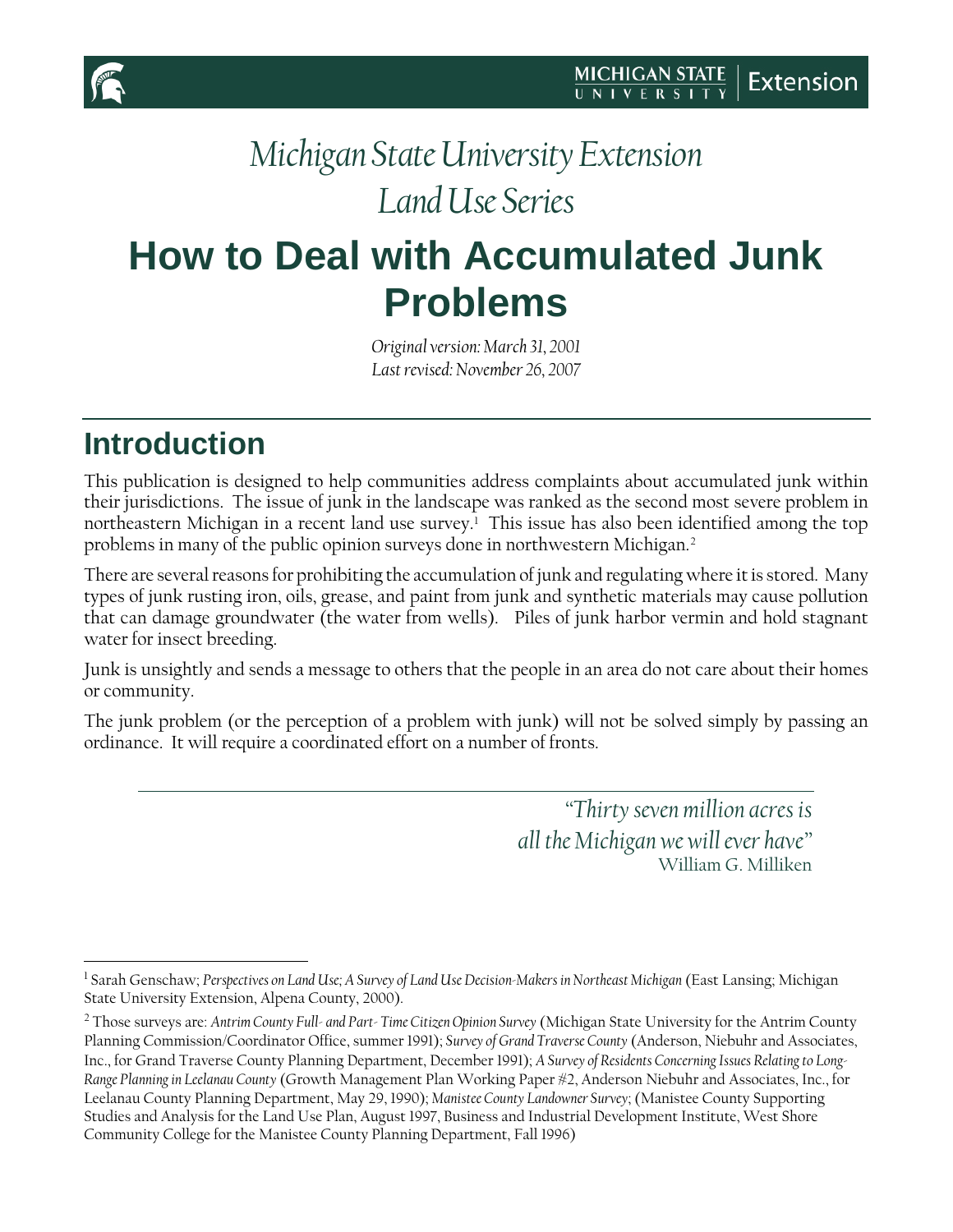This is a fact sheet developed by experts on the topic(s) covered within MSU Extension. Its intent and use is to assist Michigan communities making public policy decisions on these issues. This work refers to university-based peer reviewed research, when available and conclusive, and based on the parameters of the law as it relates to the topic(s) in Michigan. This document is written for use in Michigan and is based only on Michigan law and statute. One should not assume the concepts and rules for zoning or other regulation by Michigan municipalities and counties apply in other states. In most cases they do not. This is not original research or a study proposing new findings or conclusions.

#### **Contents**

A community can undertake five activities to help reduce the problems associated with accumulated junk:

- **1.** Identify the problem and what the community will support.
- **2.** Institute a municipality cleanup program.
- **3.** Adopt junkyard provisions in a zoning ordinance.
- **4.** Adopt a junk ordinance.
- **5.** Adopt a civil infraction enforcement ordinance.

#### **What Is Junk?**

Junk can be called many things: trash, garbage, waste, rubbish, litter, refuse and so on. The issue to remember can be summed up by the old adage "one man's junk is another's treasure." This is true, and it makes it hard to determine if an unsightly pile is junk or someone's valuable collection of parts. Many of our world's great museums have junk as their main attraction. When people go to view the antiquities, do you think that they are saying, "Hey did you see that great junk over there from Egypt?" "No, but did you check out the Greek junk exhibit, yet? Now that is junk, if I ever saw junk." Your neighbor's 1956 Corvette in his or her driveway could be seen either as junk or as a classic car, depending on what stage of renovation it is in or who the neighbors are.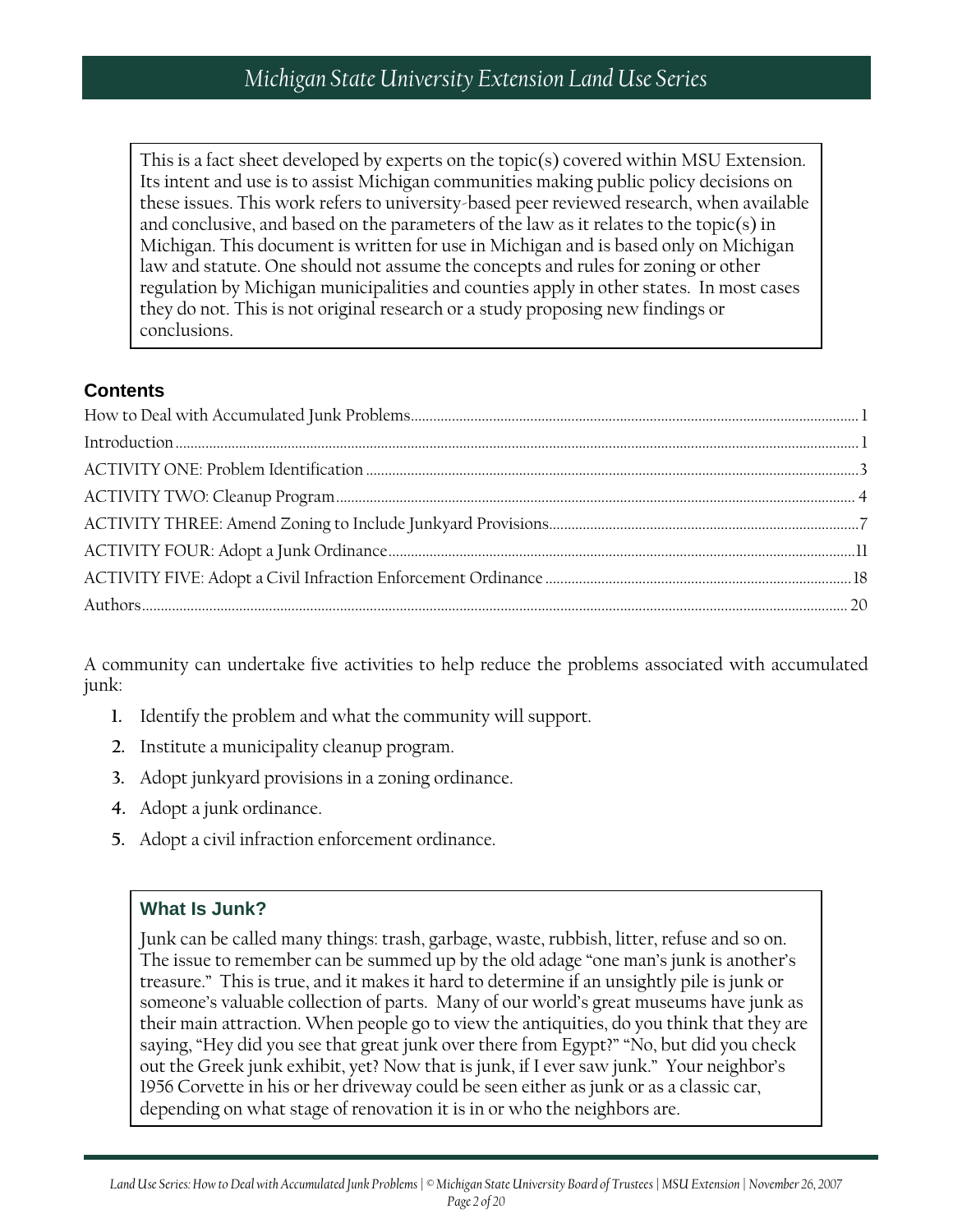Putting it another way, junk is a resource out of place. One might want to think of junk as any man-made material found in a quantity and location that causes distress to surrounding neighbors or the community at-large. Junk, then, is not just a physical problem it is also an issue of perception.

For example, often in northern Michigan new residents from urban areas see the ever increasing accumulation of junk as blight and as a growing problem threatening property values, businesses and the very environment they left the cities to find. Others seek relief from regulation and do not perceive a problem with junk accumulation.

Junk is a problem in those areas where visible junk storage on one's property is not the norm. As a community becomes successful in cleaning up junk accumulation, it is not unusual for the number of complaints about junk to increase. Junk accumulation is no longer "normal," and people's expectations are now higher. So even though there may be less junk accumulation, the local government official may have more complaints to deal with.

## <span id="page-2-0"></span>**ACTIVITY ONE: Problem Identification**

The solutions to a junk problem for a particular community will not be the same as those in another community. Several issues need to be discussed: What constitutes "junk"? (See "What is Junk?" sidebar.) How much junk should people be allowed to retain, and should that volume be more or less depending on the use of the property? How much junk should a business be allowed to retain? What type of cleanup day or solid waste collection should exist?

The first step is to resolve the answers to the above questions and others like them. This should be done through a public process involving as many people in the municipality as possible. There are a number of ways to do this:

- A public opinion survey.
- A mailed questionnaire.
- A community meeting or forum.

#### **Example**

Norman Township will be used here to show how one township worked on this problem. Norman Township was used because of the relative success of its efforts and its handling of community problems along the way. Norman is a rural township with a small unincorporated town (Wellston) in Manistee County. Fifty percent of the township is public land in the Manistee National Forest.

Norman Township used a questionnaire that was mailed to residents with the township newsletter. Township officials used the results to shape their program.

An outside facilitator can be obtained through your county Michigan State University Extension office to help run such a meeting, design a survey or provide other similar services.

Regardless of the method used, the important point is that the community must come to a common agreement. The process of reaching that agreement is important. It helps educate the public on the issue.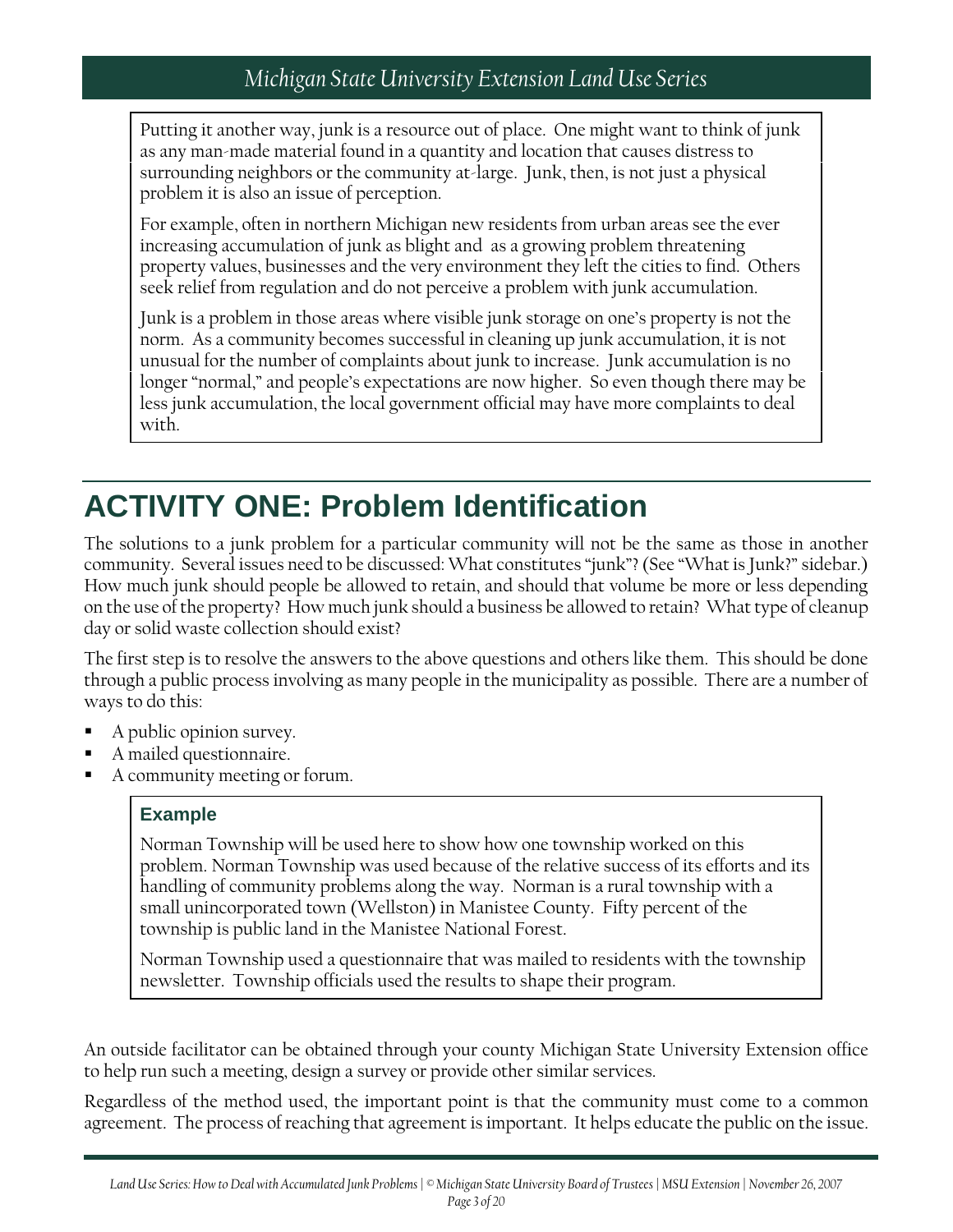It also should be done to ensure local elected officials that they have support for the program and ordinances that will be put into place. In some communities, there will be those who refuse to comply and may attempt to organize some form of protest. The early work to ensure public support is an effective way to neutralize those people's efforts.

A community's problem with junk did not occur over night. Whatever program is put in place, it will not result in a quick fix. It is within the memory of generations alive today when it was acceptable to bury or burn one's trash by the house. Later it was acceptable to use a pit-style dump, often operated by the local government. Both these methods of solid waste disposal were low-cost or no-cost solutions to the solid waste problem. Since World War II, an increasing number of chemicals and materials have been used that are toxic or hazardous when discarded on or in the land or burned. As a result, solid waste is now directed toward landfills – expensively engineered lined facilities for proper disposal of the chemicals and materials we use today. Now the cost is much higher, and these engineered landfills may no longer be located nearby. Often the cost and inconvenient distance motivate some to discard trash another way, such as on vacant land or in their yards.

## <span id="page-3-0"></span>**ACTIVITY TWO: Cleanup Program**

Before adopting an ordinance on junk and starting to contact landowners to clean up their property, a community should first consider a non-regulatory approach to the problem. This could be considered a second step. Many successful community cleanup efforts have begun with a cleanup day – prior to enforcement activities.

A cleanup day can be once (spring) or twice (spring and fall) a year. It is a widely publicized day to collect any quantity of material, including large items that often end up as accumulated junk left on land. Residents bring their waste to the appointed place at the designated time. Further organization can include crews to clean up junk from private lands. Clean up of public forest lands is also possible. This should be organized with the local Forest Division office of the Michigan Department of Natural Resources or the local ranger station of the U. S. Forest Service. Crews can also be used to help the poor, elderly or disabled to cleanup their land, also. This would be done with the landowner's permission and can be an attractive alternative to having the situation become an enforcement issue. Another approach is a mobile cleanup day. Rather than waiting at a central location, the solid waste collection trucks provide curbside collection.

### **EXAMPLE: Collection Service**

In Norman Township, the results of the questionnaire led the township board to set up a location in the township where a solid waste truck would park from 9a.m. to noon each Saturday. Residents would bring solid waste to the garbage truck. Also in the spring of each year a cleanup day was held when any material and any quantity would be collected. Garbage trucks and large roll-off containers were provided for residents' use. The township organized volunteers to clean up piles of trash that had accumulated on public lands (forests). Volunteers also would help poor, elderly and disabled residents clean up their property.

The idea was to make it easy and simple for everyone to comply with the coming regulations concerning junk accumulation.

The third step will be for the municipality to explore the costs of each so the level of service and its cost is known and can be part of the community discussion (step one).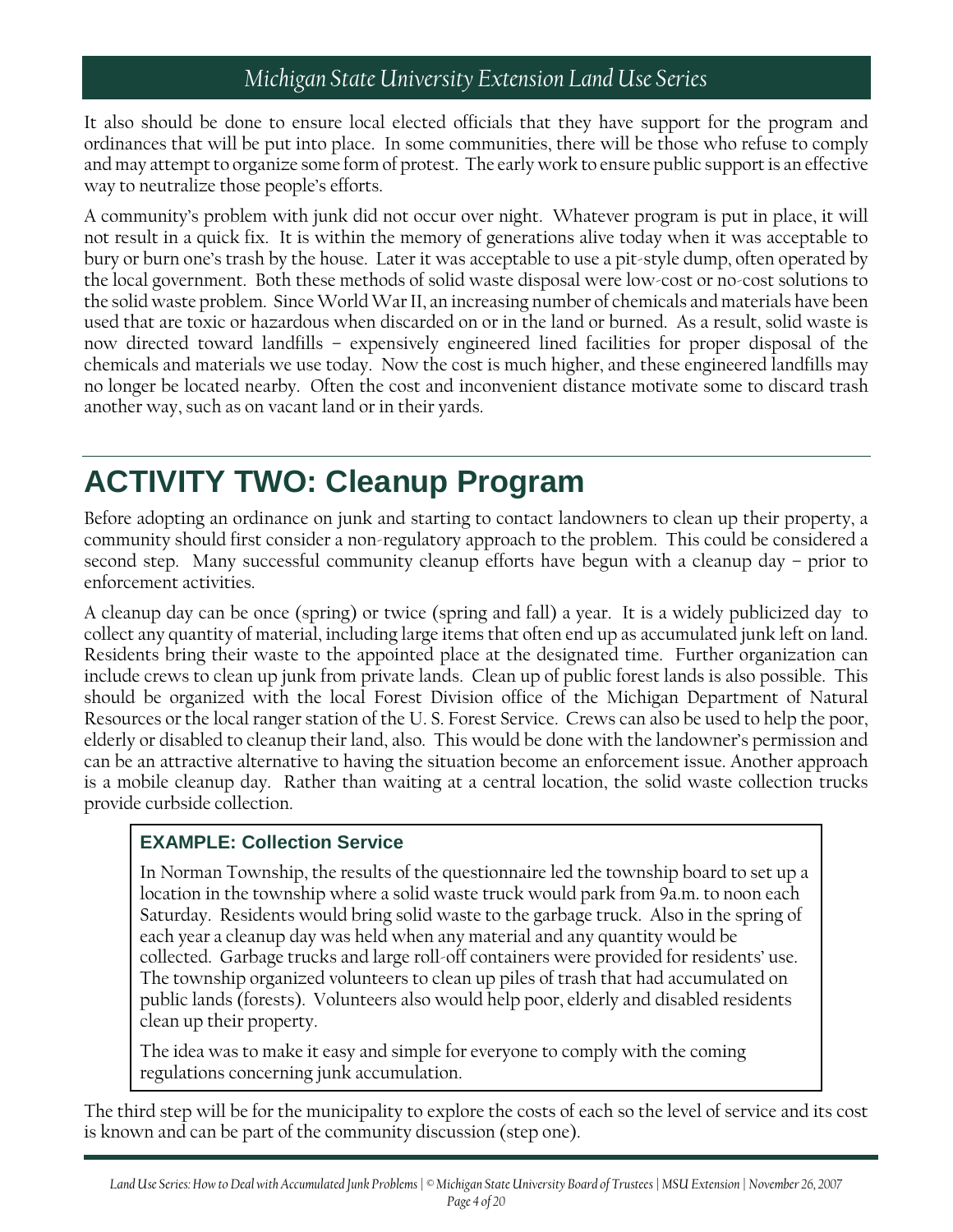The fourth step is to explore the various options to pay for the service to be considered. Sometimes a municipality can sign a three-year contract that protects against cost increases.

#### Regardless, solid waste service with the private sector should always be done through a written, signed contract that has been reviewed by the municipality's attorney.

### **Solid Waste Collection**

Several types of solid waste services are available. Before selecting which will be used in your community, make sure the particular solid waste service complies with your county's adopted Solid Waste Management Plan. The county plan may not include some of the alternatives listed here.

Any one or a combination of these could be put together for a municipality's solid waste program. The solid waste program can be considered a part of a junk removal program.

■ Municipal curbside collection of solid waste on a weekly or every-other- week basis. This is where the garbage truck drives a route and stops at each home to pick up waste. The municipality purchases its own garbage truck, and the municipal custodian drives the garbage route.

■ Municipal contracted curbside collection of solid waste on a weekly or every-otherweek basis. The municipality advertises for bids and selects the best bid from a private company to provide the service.

■ Franchise curbside collection of solid waste. The municipality adopts a franchise ordinance and licenses one private company the right to collect solid waste in the municipality. This company might be selected on the basis of low or best bid, but under a franchise the homeowner pays for the service directly to the private company. The government service is to achieve efficiency and avoid duplication by having one company provide the service and obtain the best price for its residents through a bid process.

■∙Municipal-operated transfer station. A central location is set up to store solid waste. Residents bring their waste to the central location. The municipality then takes the material or contracts (best bid) with a private company to transport the solid waste from the transfer station to a landfill.

■ Municipal-sponsored central collection service. The municipality contracts (best bid) with a private company to park a garbage truck at a central location on a regular basis. Residents bring their waste on the scheduled day and hours.

Each of these alternatives, or a combination of alternatives, will have various costs from the scheduled parking of a garbage truck (lowest cost) to the regular curbside collection service and cleanup day (most expensive).

Financing can be done a number of ways. A municipality should go through a thought process to select a finance system. Some options will be better suited than others in various communities. Any of the following options, or combinations of these options, should be considered:

 Fee for service (collected through separate billing or added to bills that are already being mailed out, such as water/sewer bills). This might be a direct billing system (the garbage truck driver keeps track of the volume of waste collected at each house, that information is passed on to the municipality, and a charge is billed to the homeowner [or added to the water/sewer bill]). This has people paying for the volume of waste they discard.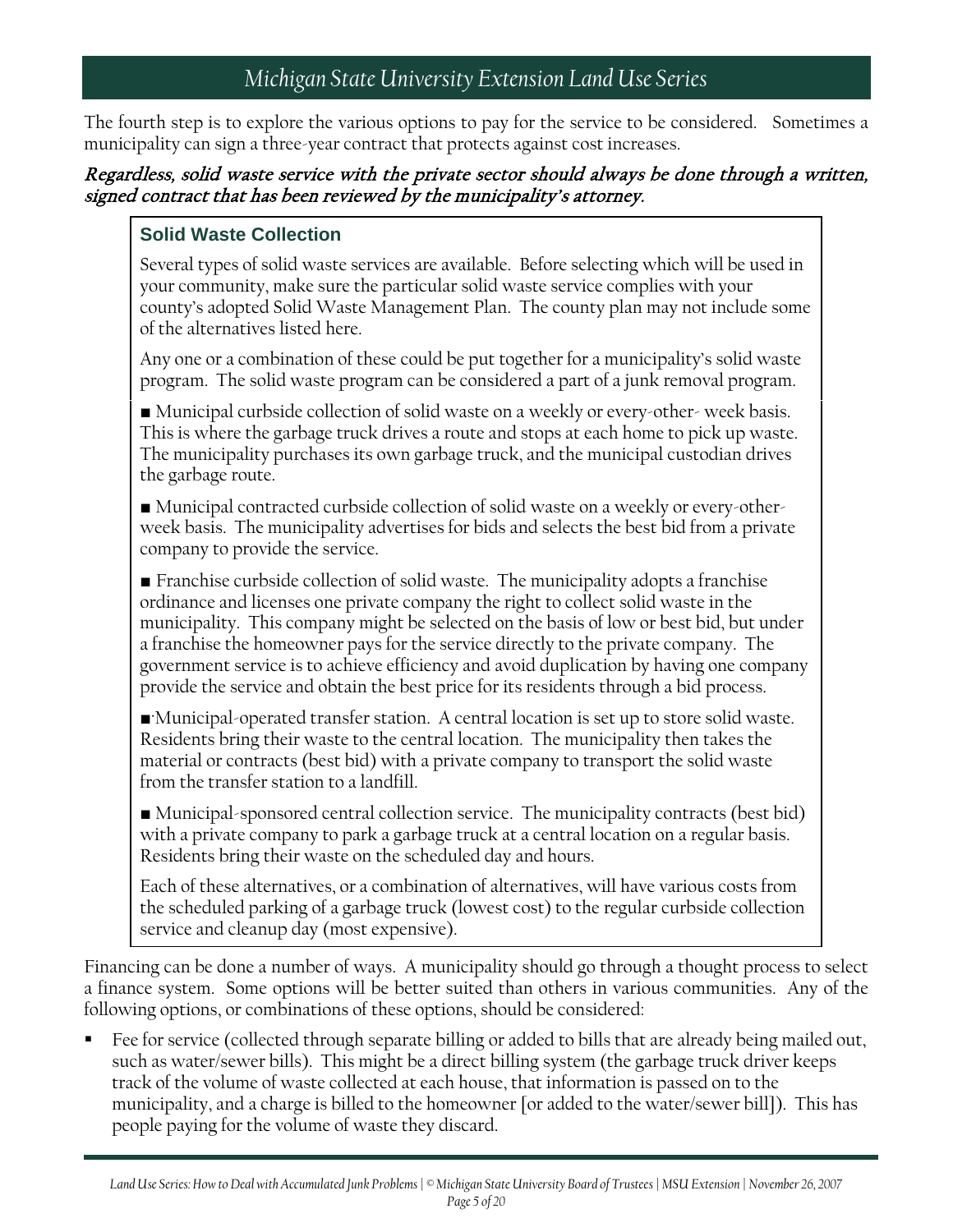- Paid for from municipal general fund (or another other fund) if there are sufficient revenues to do so.
- Extra voted millage. (The millage system of financing the service might be used because large landowners – possibly reflecting the landowners' ability to pay – will pay the largest amount for the service.)
- Municipality-wide special assessment. Special assessment is a common and old method of road funding. A special assessment can be used for public safety and public welfare, which includes solid waste management. The special assessment system allows the amount of the assessment to be set each year on the basis of known costs. Special assessments can be set up for the entire municipality, for a smaller area (the defined area that receives the service), for just parcels with homes or businesses, and so on.

### **EXAMPLE Paying for the Service**

Norman Township has used several approaches through the years but has settled on a township wide special assessment.

Township officials did their homework and figured out the cost for the selected service. The township board went to voters and passed a three-year millage. Then halfway through the second year, costs went up dramatically without warning. The voted millage was no longer enough to cover the costs. When using a voted millage, one can only go back to the voters to ask for more money (politically unpopular) or reduce service (placing the township in the position of collecting a voted millage and providing less service, which is also politically unpopular).

Norman Township was also struggling with the idea that, when using a voted millage, there would be some large landowners who pay lots of tax but generate little solid waste and vice versa. Thus the cost of the solid waste service provided in no way reflected the true cost of that service.

Therefore, Norman Township chose a special assessment funding system because the special assessment system allows the amount of the assessment to be set each year on the basis of known costs.

The major advantage of a finance system that ties the users' cost to the volume they discard is that it provides an incentive to throw away less solid waste. This finance system should be considered when there is a reliable, convenient recycling system in place. Then the public can save solid waste costs by recycling. Paying more to discard more can be counterproductive if there is not a recycling system in place. Then the incentive works toward more junk accumulation and might not be a good idea.

Use of public participation is an effective way to decide how to provide each of these services:

- The type of junk collection and/or solid waste service.
- How it will be paid for.
- How the cost is passed on to the user.
- The schedule and location(s) for the above.

At this point the municipality is ready to seek bids for the desired service.

Seeking bids, selecting the bid or municipal service, and signing the contract for service are step five. Be sure to sign a contract with the solid waste contractor.

### **EXAMPLE Collection Times & Recycling**

Norman Township wanted to have a built-in incentive to conserve and recycle by having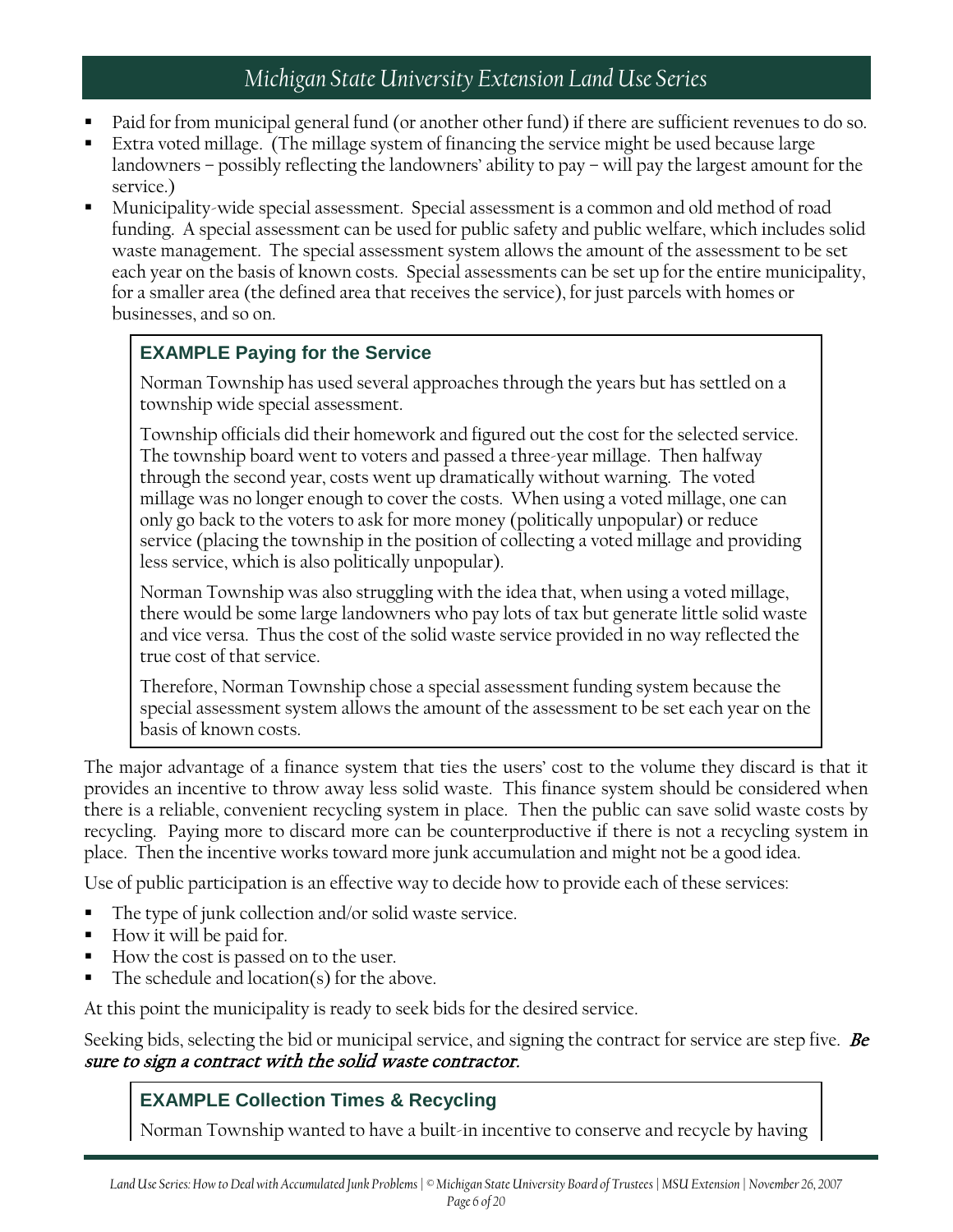residents charged according to the volume of solid waste discarded. But at this time the township chose not to do so because its primary goal was to reduce the amount of trash accumulating on the land and in public forests.

Saturday morning was chosen for the parked garbage truck because the area is predominantly a resort-tourist community. Many people are in the area only on weekends. A spring cleanup day was selected in recognition of the area's culture with a tradition of spring cleaning.

Step six is to publicize the service. The publicity should not just be about the coming cleanup day and solid waste service. It should also indicate that junk accumulation enforcement will be starting after the cleanup day, which is the opportunity to get rid of accumulated junk before enforcement starts. This is also the time to organize volunteer crews for manning the cleanup day site and cleaning crews on public lands and on selected private property.

### **EXAMPLE Cleanup Day Publicity & Help**

Cleanup day notice was given to all taxpayers by mail. Volunteers with tractors, trucks and trailers were invited to work at the cleanup day location and formed teams to pick up junk on public lands.

The Norman Township Fire Department and Ambulance Service volunteers got permission from landowners to go on to private property to pick up and haul large items to the transfer station in return for a small donation to the fire/ambulance departments. Area restaurant and stores provided food and soft drinks for the volunteers. For the next two years, this process was repeated.

## <span id="page-6-0"></span>**ACTIVITY THREE: Amend Zoning to Include Junkyard Provisions**

It is not appropriate or realistic to outlaw accumulation of all junk. Businesses must have what some would consider to be junk as a source of material to repair, build and provide its services. One can not get rid of cars from the landscape unless there is a junkyard where they can go. Farm operations need places to keep various farm implements and to have storage of materials as a source of material to repair and build machinery. Consider an approach that hides junk by screening or requiring it to be kept in a building. Also, a zoning ordinance is the traditional means used to segregate such businesses to areas where the community deems they are appropriate.

To have an effective, enforceable junk accumulation ordinance, there must be a way to distinguish between junk in one's yard and a legitimate junkyard business. Zoning, in the example provided in this pamphlet, is used to make that distinction. The legitimate junkyard must meet the criterion of having a zoning permit or is recognized as a pre-existing land use. If it does not, then it is junk in one's yard, which may be subject to enforcement action.

The accumulation of junk on property has been viewed as a threat to property values in an area. Zoning is one of the tools to protect property rights while at the same time protecting community rights. Zoning is a major part of a well-planned program to address the issue of junk accumulation.

Step seven is to amend the zoning ordinance to include certain junk regulations in it.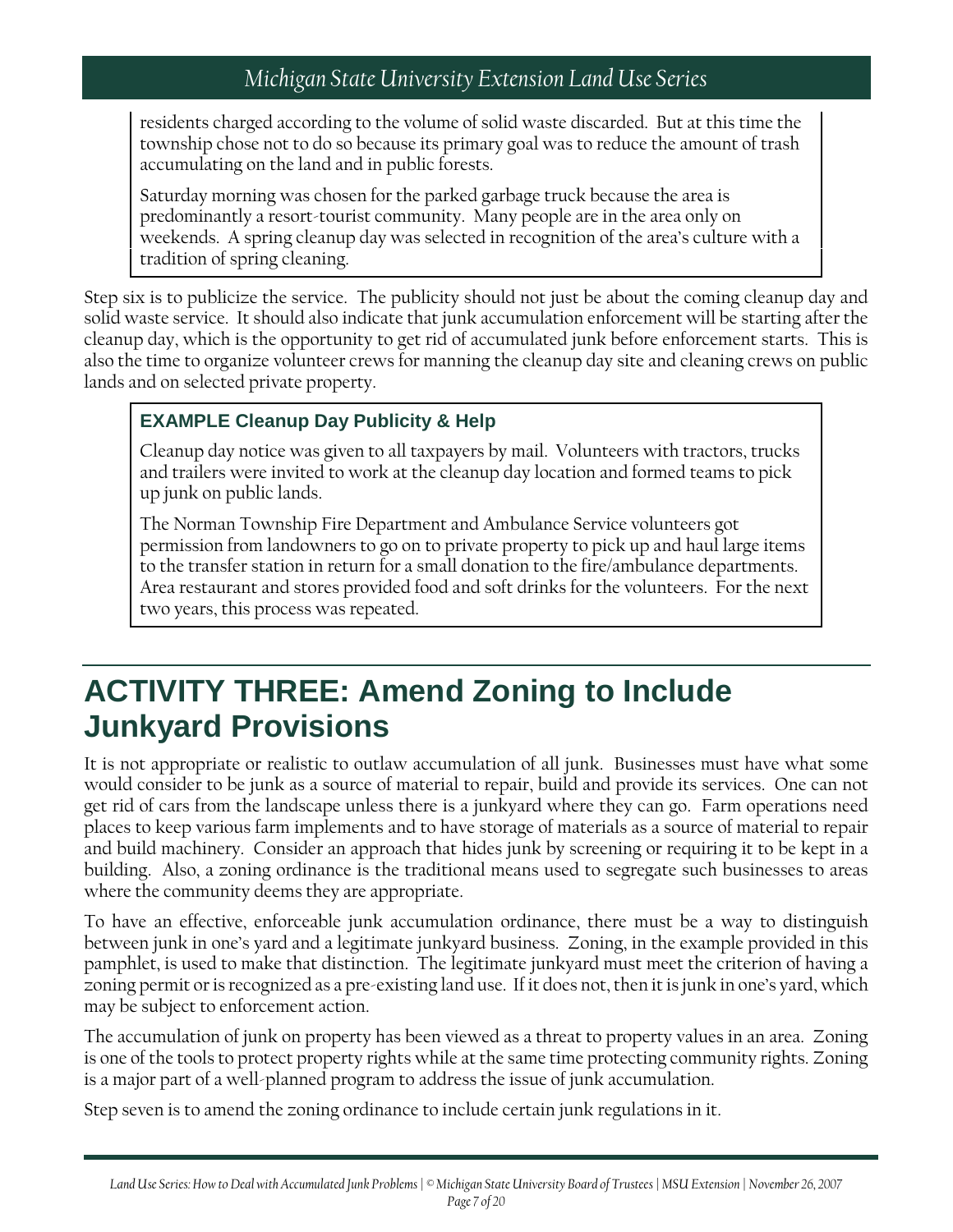The following is offered as sample ordinance or ordinance amendment language. It is intended as a starting point for a community to use when considering this issue.

This is a sample, meaning that it is not a definitive recommendation by the authors or MSU Extension. A sample is a starting point for discussion and development of a ordinance, ordinance amendment, or zoning ordinance amendment that is appropriate for a particular community. Conversely a model ordinance, or amendment, would be presented as the ideal or utopia intended as a recommended approach. This is not a model ordinance, or ordinance amendment. That means any numerical standard (dimensional standard) offered in the sample zoning amendment is just a starting point for discussion. Often there is already discussion about the standard in the commentary which is intended to provide a community with information to decide what the numerical standard should be for a particular community.

This document is written for use in Michigan and is based only on Michigan law and statute. One should not assume the concepts and rules for an ordinance or zoning by Michigan municipalities and counties apply in other states. In most cases they do not.

**If zoning exists**: If this is being done in a city, village, township, or county with its own existing zoning, then these provisions must be adopted pursuant to the Michigan Zoning Enabling Act. A step-by-step checklist of procedures to amend a zoning ordinance is available from Michigan State University Extension's *Land Use Series*: "Checklist # 4: For Adoption of a Zoning Ordinance Amendment (including some PUDs) in Michigan" is available from [www.lu.msue.msu.edu.](http://www.lu.msue.msu.edu/)

**Township with county zoning**: If this is being done in a township that relies on county zoning, then the township must work with the county planning commission so these provisions are placed in the county's zoning ordinance pursuant to the Michigan Zoning Enabling Act. Checklist #4 is also applicable here.

**Zoning done by a Joint Planning Commission**: If this is being done in a municipality that relies on joint zoning, then the municipality must work with the joint planning commission so these provisions are placed in the joint zoning ordinance pursuant to the Michigan Zoning Enabling Act, Municipal Joint Planning Act, and the Joint Planning Ordinance and Agreement. Checklist #4 is also applicable here.

**Zoning does not exist**: If this is being done in a township, village or city where zoning does not exist, then it is not possible to adopt these regulations apart from the adoption of a complete zoning ordinance establishing rules and creating the public offices and bodies necessary pursuant to the Michigan Zoning Enabling Act.

There are many different ways for a zoning ordinance to deal with the issues outlined here. The sample provided here is just one. It is written with the following assumptions:

- **1.** The municipality already has a site plan review process in its zoning ordinance.
- **2.** The section numbering system follows the standard system of codification presented in Michigan State University Extension's Land Use Series: "Organization and Codification of a Zoning Ordinance", available from lu.msue.msu.edu.
- **3.** The municipality's attorney whom is experienced in municipal law (planning and zoning) will review any proposed amendments before they are adopted.

### **Private Property Rights and NIMBY**

During the process of implementing a junk accumulation cleanup program, two issues will be raised by some:

1. NIMBY (Not In My Back Yard) syndrome: The NIMBY syndrome mainly involves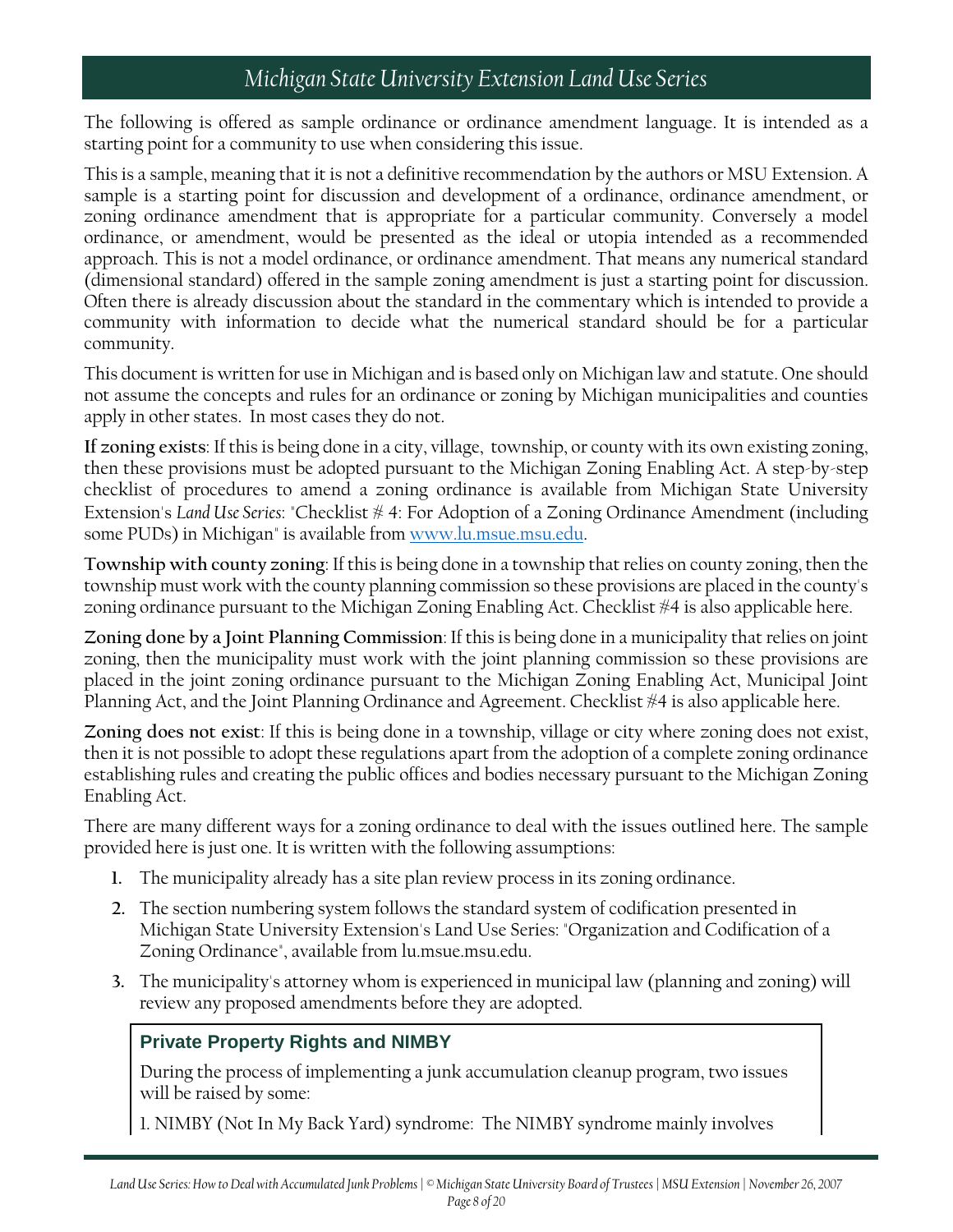large junk storage areas and is a reaction of those nearby who do not want the junkyard business near them.

2. Private property rights movement: The private property movement can be oversimplified by those expressing the belief "this is my property and I will do with it what I please, no matter what the consequences are to my neighbors or the community." Some will claim their land is "federally patented" and, thus, not subject to local or state laws (such as property tax, junk regulations). These claims are made from time to time in various parts of the state but have never prevailed in our courts. The belief is not accurate and the claims not true (Michigan Attorney General Opinion No. 6810, July 6, 1994; 23 Mich 443-444; *Stryker v. Goodnow*, United States Supreme Court, 123 US 527, 8 S Ct 203, 31 L Ed 194 [1887].).

These are both issues that need to be taken into consideration when trying to find a common solution for the junk problem. It is possible for these issues to result in an organized effort to unseat the municipal elected officials in connection with the junk problem.

One of the continuing dilemmas with the junk issue is how you protect the community from the negative effects of junk while at the same time protect the personal property rights of the minority property owners.

Following are the sample zoning ordinance amendments with commentary.

#### **Add the following definition to Section 503 (the section of the zoning ordinance for definitions of words).**

**Commentary:** The definition of "junk," here is the same as the definition of "junk" in the sample junk accumulation ordinance below. [End of commentary]

JUNK means:

a. Old scrap ferrous or nonferrous material, rubber, cloth, paper, rubbish, refuse, litter;

b. Materials from demolition, waste building materials; and

c. Junked, abandoned, scrap, dismantled or wrecked (including parts of, or items held for salvaging parts) automobiles, farm equipment, boats, trailers, mobile homes, appliances and all other machines.

But shall not include:

- a. Items being held for a customer while parts are being sought for its repair;
- b. Items that are classic or antique kept and collected for their antique or collectable value; and

c. Items and junk kept at a licensed Type I, II or III landfill for purposes of disposal of solid waste, incineration, recycling and resource recovery.

#### **Add to Section 1020 (a part of the general provisions of the zoning ordinance dealing with environmental issues) the following:**

**102. Environmental, Solid Waste.**

**1020. Waste Accumulation and Outside Storage.**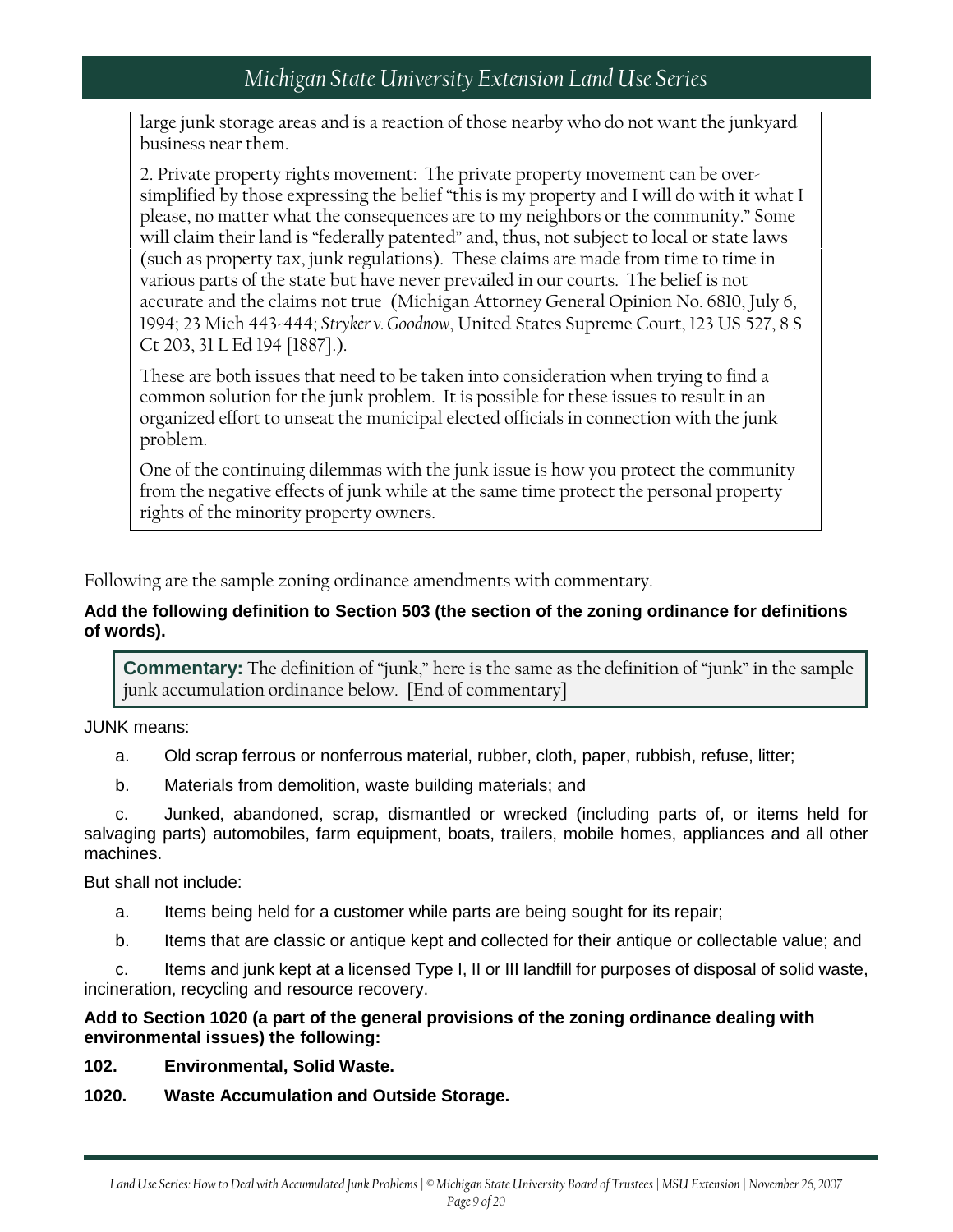A. It shall be unlawful for any person to accumulate junk on any land except in a permitted junkyard or licensed sanitary landfill or as allowed by ordinance.

**Add a section to Article 16 (the part of the zoning ordinance for special use permit specific standards). The sample uses the** *North American Industrial Classification System* **titles (formerly** *Standard Industrial Classification***). If the zoning ordinance being amended does not, then the following might be shortened to "junkyards":**

#### **1612. Junkyards**

For Recyclable Material Wholesalers [42193], Motor Vehicle Parts (Used) Wholesalers [421140] and Materials Recovery Facilities [562920] (junkyards):

- A. Has a Michigan sales tax license.
- B. Has records of sales and other transactions which are required by, and whose business falls under the jurisdiction of, P.A. 350 of 1917, as amended (the Second Hand Junk Dealers Act, M.C.L. 445.401 *et seq.*);
- C. Shall be designed to comply with one of the following:
- 1. Shall be set back from parcel boundaries at least \_\_\_\_\_[select distance, for example, 300] feet. Shall be set back \_\_\_[select distance, for example, 300] feet from a road right-of-way or \_\_\_[select distance, for example, 333] feet from the centerline of a road, whichever is greater,
- 2. Set back the distance required by the respective zoning district and shall be screened from view of a road and from adjacent parcels by means of an opaque fence, vegetation, earth berm, or another form of screening, or a combination of the above,
- 3. Set back the distance required by the respective zoning district and shall not be visible from a road or from adjacent parcels;
- D. Shall be designed and operated so that noise, under normal operational circumstances, shall not be over \_\_\_ [fill in number such as 60 decibels (about the same as people talking in a room)] decibels at the boundary of the parcel and at the nearest road;
- E. Shall not be operated so that burning or incineration of junk or any other material results in smoke; other emissions and effluent shall meet or exceed all applicable state and federal air pollution, surface and groundwater quality standards;
- F. Shall comply with Public Act 219 of 1966, as amended (the Control of Junkyards Adjacent to Highways Act, M.C.L. 252.201 *et seq.*); Public Act 350 of 1917, as amended (the Second Hand Junk Dealers Act, M.C.L. 445.401 *et seq.*); the Solid Waste Management Act; and, if applicable, Public Act 12 of 1929, as amended (township licensing of junkyards, M.C.L. 445.451 *et seq.*);
- G. Shall not operate a landfill, as defined in the Solid Waste Management Act, as an accessory function to a junkyard;
- H. Shall be more than \_\_\_\_[fill in distance such as 1,000] feet from a school, campground or park; and
- I. Shall be restricted to operation during the hours of discompton to any through day.

**Add to each land use district's list of possible special uses the following. The sample uses the**  *North American Industrial Classification System* **titles (formerly** *Standard Industrial Classification)***. If the zoning ordinance being amended does not, then the following might be shortened to "junkyards."**

A. Recyclable Material Wholesalers [42193], Motor Vehicle Parts (Used) Wholesalers [421140] and Materials Recovery Facilities [562920] (junkyards).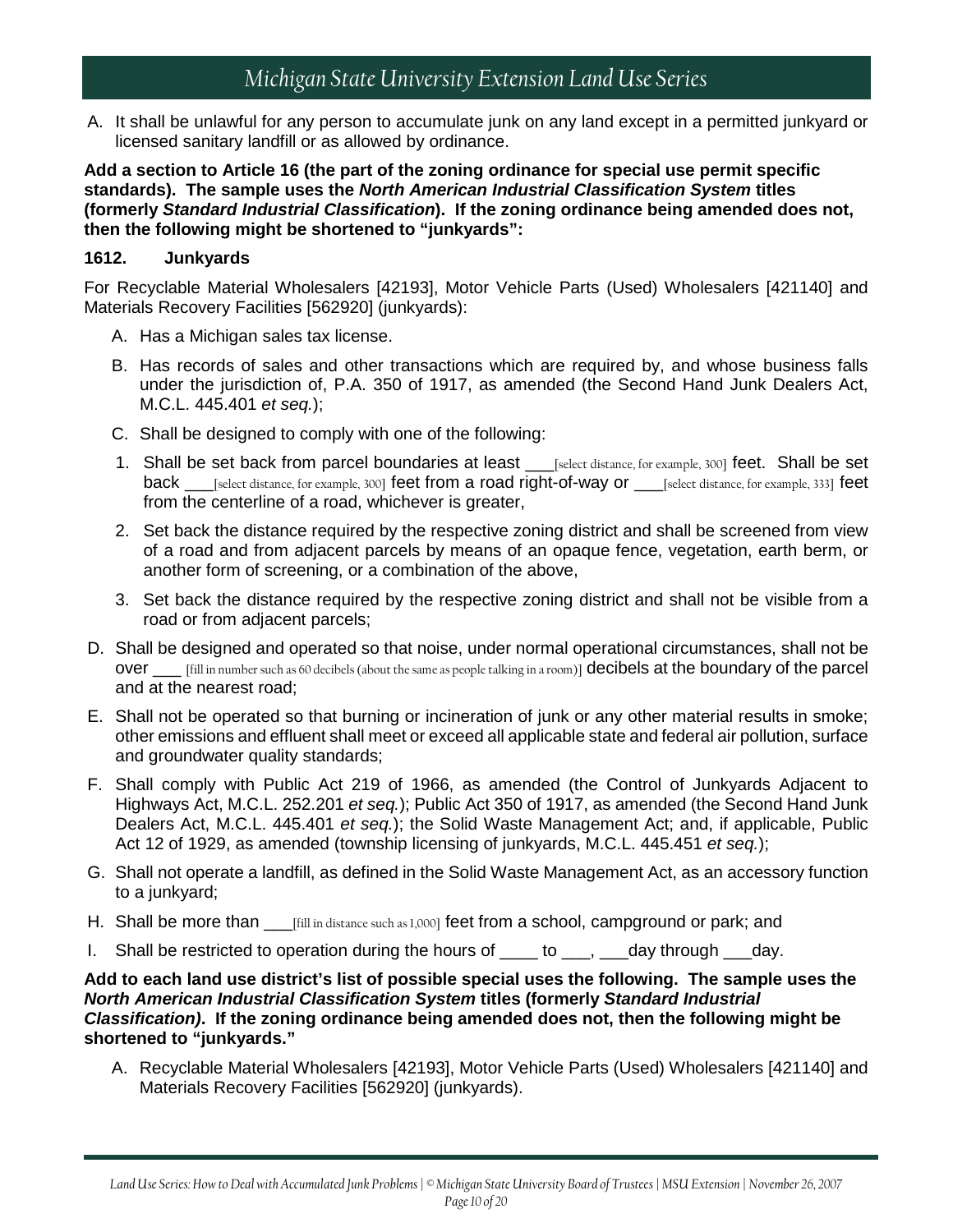## <span id="page-10-0"></span>**ACTIVITY FOUR: Adopt a Junk Ordinance**

Step eight is to adopt a junk accumulation ordinance.

This document is written for use in Michigan and is based only on Michigan law and statute. One should not assume the concepts and rules for ordinance or other regulation by Michigan municipalities applies in other states. In most cases they do not.

**If the ordinance is for a township**: The ordinance needs to be adopted according to statute requirement for ordinance adoption by a township (MCL 41.181 *et seq.*).

**If the ordinance is for a general law village**: The ordinance needs to be adopted according to statute requirement for ordinance adoption by a general law village (MCL 67.1 *et seq.*).

**If the ordinance is for a home rule village**: The ordinance needs to be adopted according to both statute requirement for ordinance adoption by a home rule village (MCL 78.1 *et seq.*) and any further requirements found in the village charter.

**If the ordinance is for a home rule city**: The ordinance needs to be adopted according to statute requirement for ordinance adoption by a home rule city (MCL 117.3 *et seq.*) and any further requirements found in the city charter.

**If the ordinance is for a county**: Chances are the county does not have authority to adopt a police power ordinance. Enabling legislation for general ordinance powers by a county are very limited. See: [http://msue.anr.msu.edu/news/county\\_government\\_powers\\_are\\_very\\_limited.](http://msue.anr.msu.edu/news/county_government_powers_are_very_limited) For a county to be able to adopt an ordinance specific enabling legislation to do so must exist. A county planning commission can prepare sample or model ordinance language to present and/or recommend for adoption by each municipality in the county.

**If the ordinance is for a Joint Planning Commission**: A Joint Planning Commission does not have any police power ordinance adoption authority. Such ordinances must be adopted by each municipality participating in the joint planning commission. The joint planning commission can prepare sample or model ordinance language to present and/or recommend for adoption to each participating municipality.

There are many different ways for an ordinance to deal with the issues outlined here. The sample provided here is just one. It is written with the assumption municipality's attorney whom is experienced in municipal law will review any proposed ordinance or amendments before they are adopted.

The sample provided here is written with the following assumptions:

- **1.** The municipality's attorney will review any proposed ordinances before they are adopted.
- **2.** The municipality has a zoning ordinance with site plan review. (If there is not any zoning, then the following parts of the sample junk accumulation ordinance should be deleted:
- Section  $l.02$ [C],
- Section  $4.01[A]$ ,
- Section 4.04[A][2] and
- Section  $4.04[A][3]$ .

Also, Section 4.02 should be modified.

Following are the sample ordinance with commentary.

#### **JUNK ACCUMULATION ORDINANCE**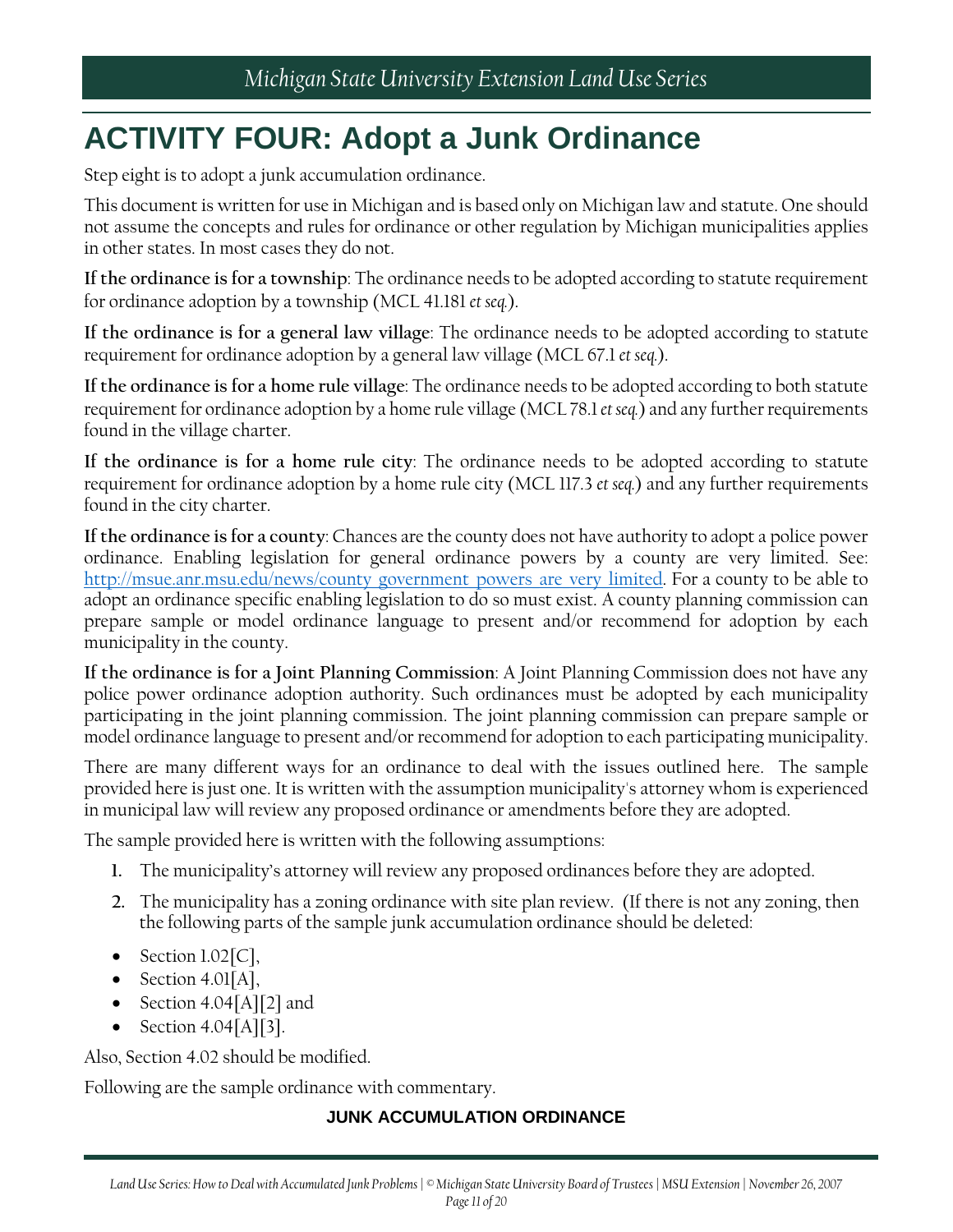#### **ARTICLE I - GENERAL PROVISIONS**

#### Section 1.01 - Short Title

This Ordinance shall be known and may be cited as the "\_\_\_\_[name of municipality] Junk Accumulation Ordinance of  $_{\text{[date]}}$ ", and shall be known in the short form as the "Junk Ordinance".

#### Section 1.02 - Purposes

The purpose of this ordinance is to regulate and control the storage and disposal of junk within the \_\_\_[name of municipality], in order to promote the public health, safety, morals and welfare; to protect land values; provide for safety for residents in the area from dangerous junk; and to protect aesthetics. This ordinance is specifically designed to:

A. Define certain terms used herein.

- B. Regulate the volume and conditions under which a person may store junk on one's own land.
- C. Regulate and coordinate, with the zoning ordinance, the use and operation of junkyards.
- D. Provide for enforcement and a system of due process for removal of junk from one's land.
- E. Provide for other miscellaneous provisions.

#### Section 1.03 - Legal Basis [pick one]

[For a township] This Ordinance is enacted pursuant to Michigan Public Act 246 of 1945, as amended, being Michigan Compiled Law 41.181 *et seq.*

[For a general law village] This Ordinance is enacted pursuant to Michigan Public Act 3 of 1895, as amended, being Michigan Compiled Law 67.1 *et seq.*

[For a home rule village] This Ordinance is enacted pursuant to Michigan Public Act 278 of 1909, as amended, being Michigan Compiled Law 78.1 *et seq.*

[For a home rule city] This Ordinance is enacted pursuant to Michigan Public Act 279 of 1909, as amended, being Michigan Compiled Law 117.3 *et seq.*

#### **ARTICLE II - DEFINITIONS**

Section 2.01 - Purpose

For purposes of this Ordinance certain terms are herewith defined. When not inconsistent with the context, the present tense includes the future, words used in the singular number include the plural number. The word "shall" is always mandatory and not merely permissive.

#### Section 2.02 - Undefined Words

Any word not defined herein shall be interpreted within its common and approved usage.

#### Section 2.03 - Definitions

FARM means a business enterprise engaged in agricultural production (and otherwise known as farms, ranches, dairies, nurseries, orchards) of crops, livestock and trees and:

a. Includes forty (40) or more acres of land in one ownership which is primarily devoted to agricultural use, or

b. Has five (5) or more acres of land in one ownership, but less than forty (40) acres, devoted primarily to agricultural use, which has produced a gross annual income from agriculture of two hundred dollars (\$200.00) per year or more per acre of cleared and tillable land, or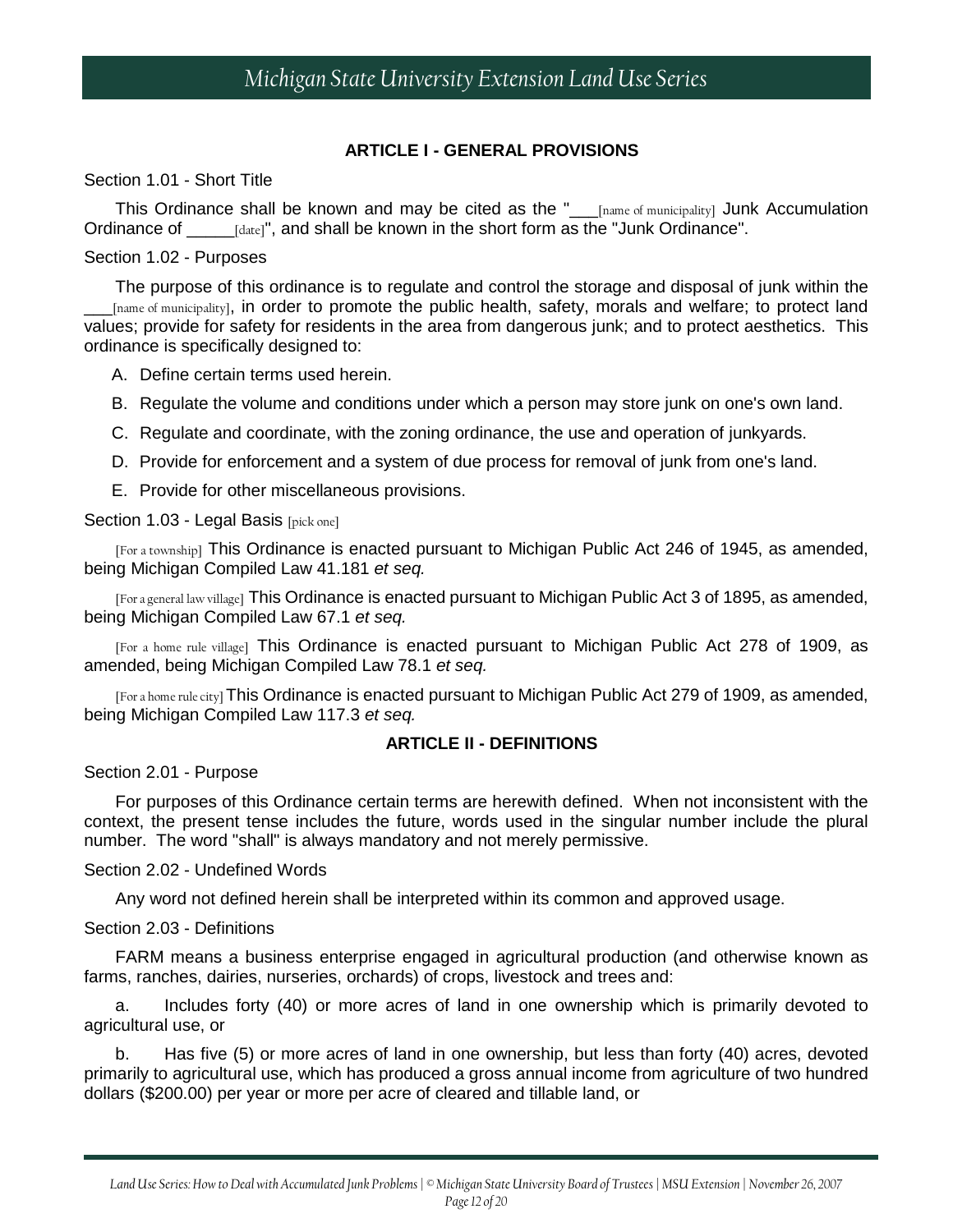c. Has been designated by the Michigan Department of Agriculture as a specialty farm in one ownership which has produced a gross annual income from an agricultural use of two thousand dollars (\$2,000.00) or more.

#### JUNK means:

a. Old scrap ferrous or nonferrous materials, rubber, cloth, paper, rubbish, refuse, litter;

b. Materials from demolition, waste building materials;

c. And junked, abandoned, scrap, dismantled or wrecked (including parts of, or items held for salvaging parts) automobiles, farm equipment, boats, trailers, mobile homes, appliances and all other machines.

But shall not include:

- a. Items being held for a customer while parts are being sought for its repair,
- b. Items that are classic or antique kept and collected for their antique or collectable value, and

c. Items and junk kept at a licensed Type I, II or III landfill for purposes of disposal of solid waste, incineration, recycling and resource recovery.

JUNKYARD means a business enterprise, or a part of a business enterprise, engaged wholly, or in part, in the purchasing, handling, storage, resale, recycling, conversion or recovery of junk, and is a business which is included in the *North American Industrial Classification System* titles Recyclable Material Wholesalers [42193], Motor Vehicle Parts (Used) Wholesalers [421140] and Materials Recovery Facilities [562920] (formerly the Standard Industrial Classification Manual, classification 5093 and some enterprises in classification 5931), whether a part of a licensed landfill operation or not; but shall not include any part of a landfill as defined in the Solid Waste Management Act.

PARCEL means any tract or contiguous tracts of land in the same ownership, a condominium unit of the surface of land and associated limited commons, whether one or more platted lots or parts of lots, as owned by the same person.

PERSON means a firm, association, organization, partnership, trust, company or corporation, as well as an individual.

ROAD means a public or private road, highway, street, or right-of-way, which affords the means of ingress or egress to abutting property and the means of travel past a parcel of land.

SOLID WASTE MANAGEMENT ACT means Article II, Chapter 3, Part 115 of P.A. 451 of 1994, as amended (the Solid Waste Management part of the Natural Resources and Environmental Protection Act, M.C.L. 324.11501 *et seq*.)

**Commentary**: M.C.L. 324.11501 *et seq.* is formerly P.A. 641 of 1978, as amended (the Solid Waste Management Act, M.C.L. 299.401 *et seq.*) [End of Commentary]

#### ARTICLE III - JUNK ACCUMULATION

#### Section 3.01 - On One's Own Land

It shall be unlawful for a person to store or accumulate junk on land other than that occupied by a licensed, permitted junkyard, except in the following manner:

- A. So that no more than  $_{\text{Sselect quantity such as two}}$  large items of junk, or the equivalent in volume,  $\sim$ abandoned, scrap, dismantled or wrecked (including parts of) automobiles, farm equipment, trailers, mobile homes, and all other machines etc. -- are on the parcel;
- B. So that junk is consolidated on one part of the parcel;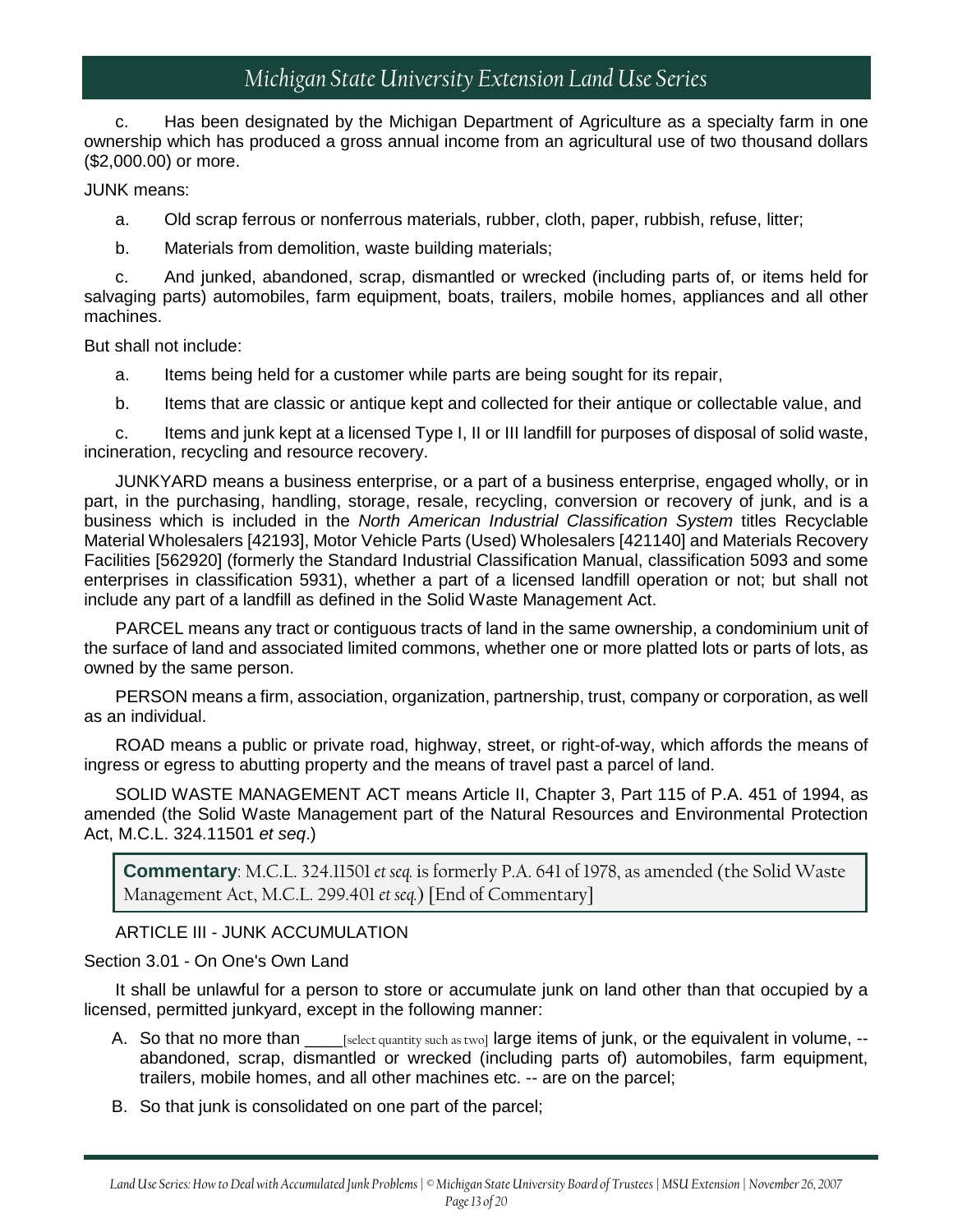- C. So that the junk is not visible from a road or from adjacent parcels or so that the junk is inside an enclosed building; and
- D. So that it is not a nuisance.

#### Section 3.02 - Farms

Section 3.01 of this ordinance shall not apply to farms, provided the storage of junk on a farm meets the following standards:

- A. So that the junk is not visible from a road or from adjacent parcels or so that the junk is inside an enclosed building;
- B. All junk from the operation of the farm is being kept on the premises for possible future use of the farm;
- C. The depositing of the junk is not a violation of the Solid Waste Management Act or constitutes fill in violation of any other state or local law; and
- D. So that it is not a nuisance.

#### **ARTICLE IV - JUNKYARDS**

Section 4.01 - Junkyard Conformance to Zoning and Municipal Regulation.

Junkyards shall not accept business or do business unless they are:

- A. Permitted under a zoning ordinance in effect for the area by use permit, special use permit, planned unit development, or certified as a nonconforming use, and
- B. Licensed by a township under authority of P.A. 12 of 1929, as amended (M.C.L. 445.451 *et seq.*), if applicable, and
- C. Shall meet each of the following conditions:
- 1. Have a Michigan sales tax license;
- 2. Have records of sales and other transactions which are required by and whose business falls under the jurisdiction of P.A. 350 of 1917, as amended (the Second Hand Junk Dealers Act, M.C.L. 445.401 *et seq.*).

Section 4.02 - Landfills

For purposes of this ordinance, and for purposes of coordinating this ordinance with any zoning ordinances of jurisdiction, the operation of a junkyard shall be considered an accessory use to a landfill, operating under the jurisdiction of the Solid Waste Management Act. Nothing in this ordinance shall require any additional licensing, registration, or permits other than required by the Solid Waste Management Act and the adopted county solid waste plan.

#### Section 4.04 - Standards

A junkyard shall be constructed, designed and operated according to the following standards:

- A. A.Shall be designed to comply with one of the following:
- 1. Shall be set back from parcel boundaries at least \_\_\_[select distance, for example 300] feet, shall be set back \_\_\_[select distance, for example 300] feet from a road right-of-way or \_\_\_[select distance, for example 333] feet from the centerline of a road, whichever is greater; or
- 2. Set back the distance required by the zoning ordinance and shall be screened from view of a road and from adjacent parcels by means of an opaque fence, vegetation, earth berm, or another form of screening, or a combination of the above; or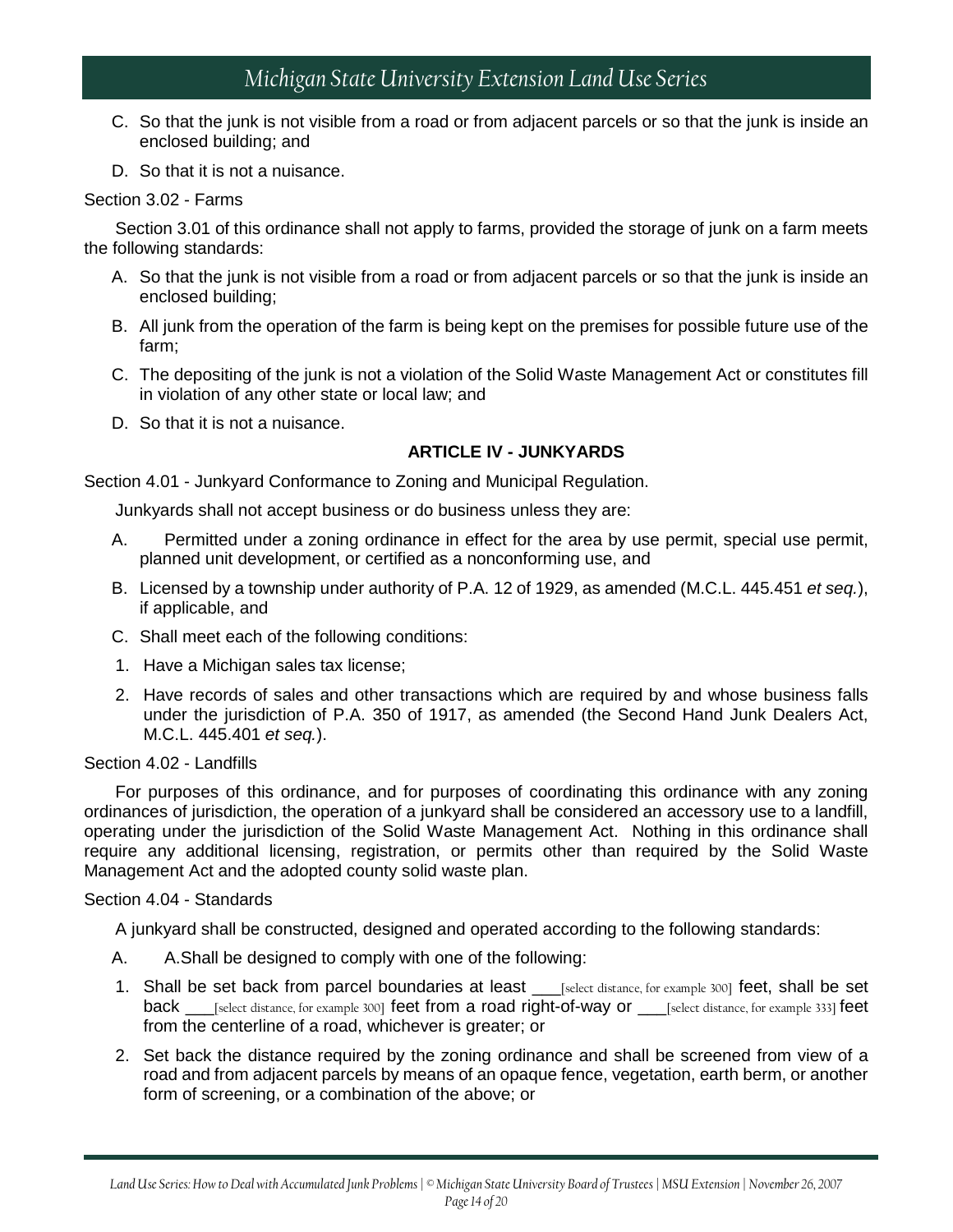- 3. Set back the distance required by the zoning ordinance and shall not be visible from a road or from adjacent parcels.
- B. Shall be designed and operated so that noise, under normal operational circumstances, shall not be over <sup>[fill in number such as 60 decibels (about the same as people talking in a room)] decibels at the boundary of the</sup> parcel and at the nearest road.
- C. Shall not be operated so that burning or incineration of junk or any other material results in smoke; other emissions and effluent shall meet or exceed all applicable state and federal air pollution, surface and groundwater quality standards.
- D. Shall comply with Public Act 219 of 1966, as amended (the Control of Junkyards Adjacent to Highways Act, M.C.L. 252.201 *et seq.*); Public Act 350 of 1917, as amended (the Second Hand Junk Dealers Act, M.C.L. 445.401 *et seq.*); the Solid Waste Management Act; and, if applicable, Public Act 12 of 1929, as amended (township licensing of junkyards, M.C.L. 445.451 *et seq.*), if applicable.
- E. Shall not operate a landfill, as defined in the Solid Waste Management Act,.
- F. Shall be more than \_\_\_[fill in distance such as 1,000] feet from a school, campground or park.
- G. Shall be restricted to operation during the hours of \_\_\_\_ to \_\_\_, \_\_\_day through \_\_\_day.

#### **ARTICLE V - GRANDFATHERING**

#### Section 5.01 - Inventory

Upon the enactment of this Ordinance, <u>subsective the office responsible</u>] shall cause to be made an inventory of all junkyards presently in business in the \_\_\_\_\_<sub>[name of municipality]</sub>. Such inventory shall include a site plan of each junkyard.

#### Section 5.02 - Continuance

Any junkyard found to be in business in \_\_\_\_[name of municipality] at the time of enactment of this ordinance shall be able to continue in business as a junkyard on the parcel of land, or portion of the parcel of land, where it is presently located except as noted below in sections 5.03 and 5.04 of this ordinance.

Section 5.03 - Abandonment, Relocation, Enlargement

A junkyard in business under Section 5.02 of this Ordinance, which

- A. Ceases to operate for one year or more;
- B. Enlarges so as to occupy more land than what was used at the time of enactment of this ordinance as shown on the inventory site plans made pursuant to Section 5.01 of this ordinance; or
- C. Relocates to different land than what was used at the time of enactment of this ordinance, as shown on the inventory site plans made pursuant to Section 5.01 of this ordinance;

shall be required to comply with all aspects of this ordinance.

Section 5.04 - Required Improvement to Existing Junkyards.

Any junkyard in business at the time of enactment of this ordinance shall, by \_\_\_\_\_[fill in a date, for example 2 years after this ordinance is adopted], cause to have the junkyard screened from view from a road and from adjacent parcels by means of an opaque fence, vegetation, earth berm, or another form of screening, or a combination of the above so it shall not be visible from a road or from adjacent parcels.

#### **ARTICLE VI - ENFORCEMENT, PENALTIES, SAVINGS CLAUSE**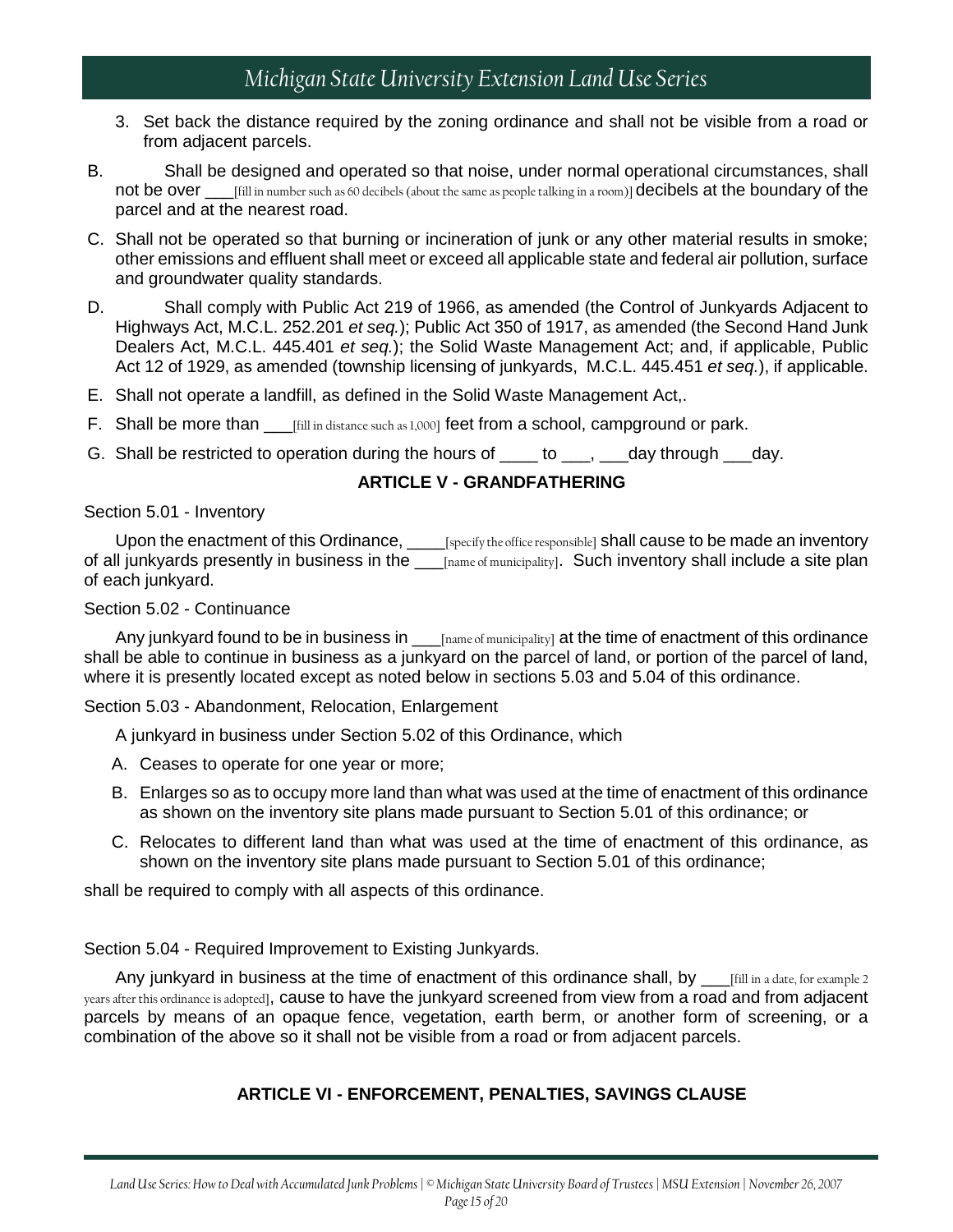**Commentary:** First option for Article VI. Choose only the first option or second option, not both. [End of Commentary]

#### Section 6.01 - Enforcement Procedure

The ordinance enforcement officer shall be responsible to enforce this ordinance. Anyone, including the ordinance enforcement officer, may file a complaint concerning an alleged violation of this ordinance. Upon receipt of a complaint, the following optional procedure for enforcement may be used:

- A. The ordinance enforcement officer will determine whether a violation exists. If a violation does not exist, the matter shall be dropped.
- B. If a violation is thought to exist, then:
- 1. As a first priority, the person who deposited the junk shall be contacted for further enforcement actions.
- 2. As a second priority, the person who, by evidence found in the junk, is determined to have owned, or formerly owned the junk, shall be contacted for further enforcement actions.
- 3. As a third priority, if one can not determine who deposited or owned the junk, the person who is the owner of the land, as shown on the latest tax roll where the junk is found, shall be contacted for further enforcement actions.
- C. The person shall be contacted in an attempt to obtain voluntary compliance with this ordinance. If the violation is corrected, the matter shall be dropped.
- D. If a violation continues to exist and voluntary compliance is not likely, the ordinance enforcement officer may, at his option, notify the person that a violation exists. Said notice shall
	- 1. Explain the violation and cite the appropriate section of this ordinance which is being violated;
	- 2. Explain how the violation may be corrected;
	- 3. Provide for a period of time in which the violation shall be corrected;
	- 4. Be delivered to the person by first class certified mail, with a return receipt, or by personal delivery by a police officer with an affidavit of service.
- E. After the provided period of time, it shall be determined if a violation still exists. If it is found the violation no longer exists, the matter shall be dropped.
- F. If the violation is still thought to exist, the ordinance enforcement officer shall prepare a citation (ticket) for a civil infraction.

**Commentary:** Second option for Article VI. Choose only the first option or second option, not both.

Often the ordinance enforcement officer is the zoning administrator. Other times it is another employee of the municipality. Sometimes it might be the elected constable, marshal or similar position. One should consider not placing the responsibility with an elected official (supervisor, mayor, president, clerk, etc.). It is difficult to say "no," often necessary in enforcing an ordinance, while at the same time trying to win over someone's vote when that individual is running for office.

[End of Commentary]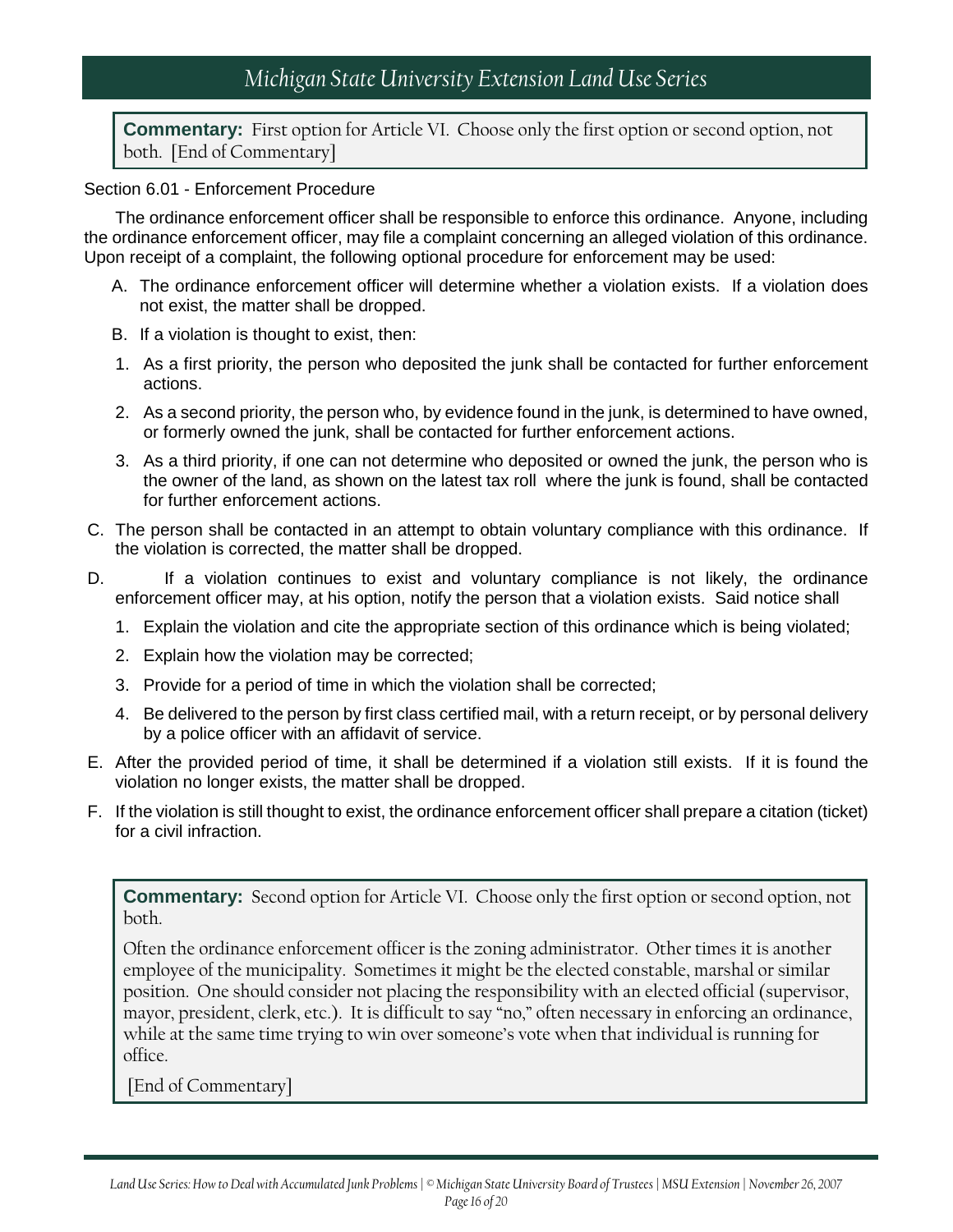Section 6.01 - Civil Infraction

- A. Nuisance Per Se: Any violation of this is hereby declared to be a nuisance per se.
- B. Authorized Local Official: The *\_\_\_\_*[insert title of official who is the Ordinance Enforcement Officer] is hereby designated as the authorized local official to issue municipal civil infraction citations.
- C. Violations; Civil Infractions: Any person, including, but not limited to, an individual, partnership, corporation, limited liability company, or other incorporated or unincorporated, voluntary association, who violates any provision of this Ordinance shall be guilty of a civil infraction. Violation of this Ordinance and its penalties shall be judicially enforced through the *sume insert* the number of the respective district court] Judicial District Court. Enforcement for violations of this Ordinance shall be as follows:
- D. First Violation Notice: Unless immediate action is necessary upon the determination by the Township Enforcement Officer that there is a danger to the public health, safety or welfare, the person violating this Ordinance shall be served personally or through first class mail with a notice of violation. That notice shall require that the violation be corrected within thirty (30) days of the notice;
- E. Citation: Upon failure to correct the violation or in cases when immediate action is necessary, a person violating this Ordinance shall be issued a citation requiring his or her appearance in the \_\_\_[insert number of the respective District Court] Judicial District Court.
- 1. A person who violates this Ordinance shall be guilty of a civil infraction and shall be fined not less than \$150.00 nor more than \$500.00 plus costs.
- 2. A person who violates this Ordinance and has been previously found responsible or admitted responsibility for a violation of this Ordinance in a civil infraction proceeding within one (1) year immediately preceding the issuance of the second citation, shall be fined not less than \$300.00 nor more than \$500.00 plus costs.
- 3. A person who violates this Ordinance and has been found responsible or admitted responsibility for violation of this Ordinance in a civil infraction proceeding on at least two prior occasions within two (2) years immediately preceding the issuance of the third or later citation, shall be fined \$500.00 plus costs.
- F. Violations; Civil Action: The legislative body, the Zoning Administrator, the Board of Appeals, the Attorney for the municipality, or any owner or owners of real estate within the zoning district in which such building, structure, or land is situated, may institute a nuisance, injunction, mandamus, abatement or any other appropriate action or actions, proceeding or proceedings, to prevent, enjoin, abate or remove any building or structure or use which has been erected, constructed, reconstructed, altered, converted, maintained or used in violation of this Ordinance.
- G. Cumulative Remedies: The rights and remedies provided herein are cumulative and in addition to all other remedies provided by law. The issuance of a municipal civil infraction citation and a finding or admission of responsibility for violation of this Ordinance in a civil infraction proceeding shall not bar a civil action seeking equitable relief beyond the jurisdiction of the \_\_\_\_[insert number of the respective District Court] Judicial District Court under Section 4 hereof, arising from the same violation.

#### **Commentary:** End of options [End of commentary]

#### Section 6.02 - Saving Clause

The provisions of this ordinance are hereby declared to be severable, and if any clause, sentence, word, section or provision is declared void or unenforceable, for any reason by a court of competent jurisdiction, the remaining portions of said ordinance shall remain in force.

Section 6.02 - Effective Date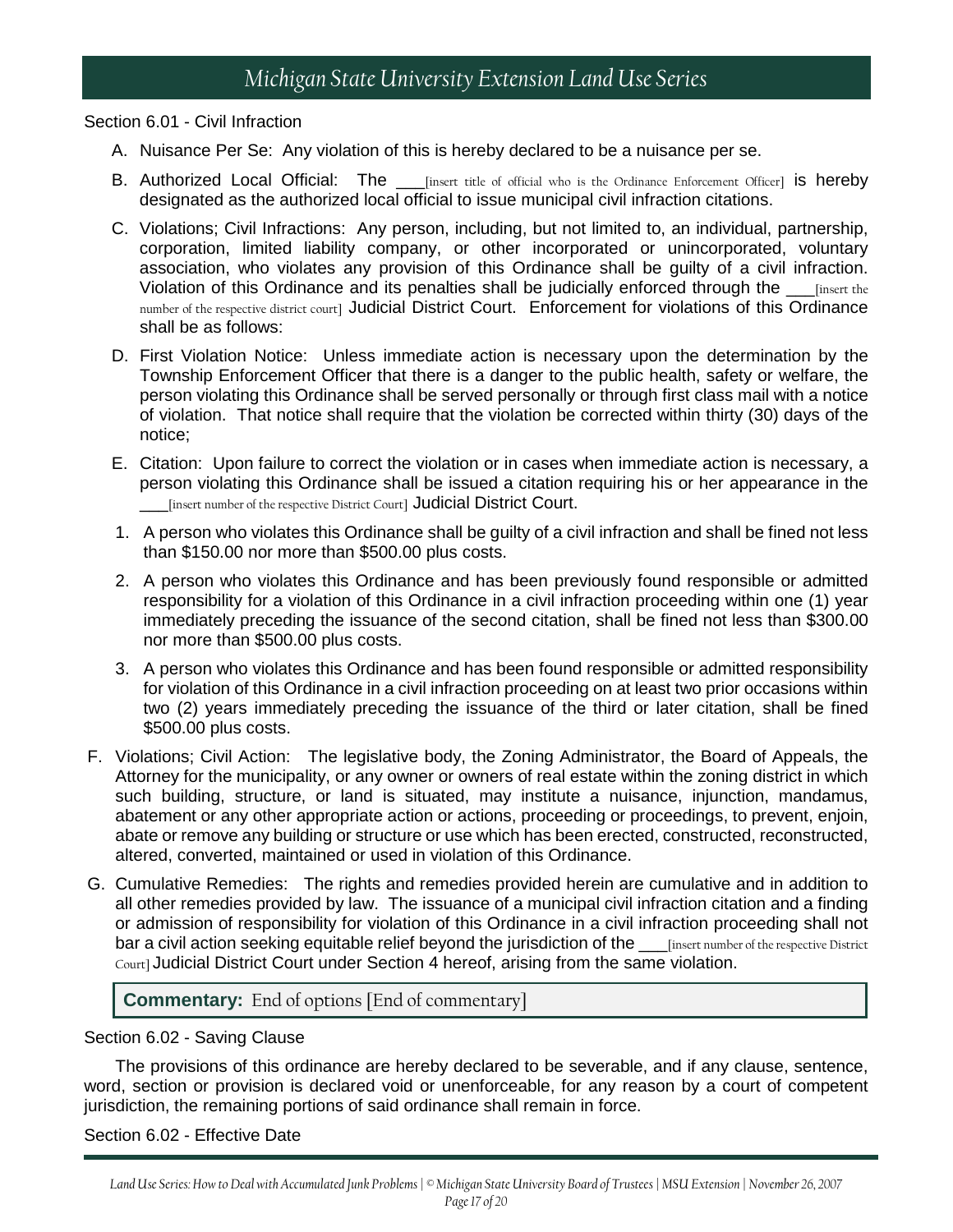This ordinance shall take effect sixty (60) days after adoption by \_\_\_\_[insert name of elected body of the municipality]. All ordinances or parts of ordinances in conflict with any of the provisions of this ordinance are hereby repealed.

## <span id="page-17-0"></span>**ACTIVITY FIVE: Adopt a Civil Infraction Enforcement Ordinance**

Once the zoning ordinance is amended, the junk accumulation ordinance is adopted and the cleanup day has passed, there may still be a need for enforcement. Thus step nine is to follow through with enforcement as needed.

If not already done, step 10 is to adopt a civil infraction enforcement ordinance. Sample civil infraction enforcement ordinances are available from the Michigan Townships Association<sup>[3](#page-17-1)</sup> and the Michigan Municipal League.<sup>4</sup>

A violation of an ordinance such as a junk ordinance may only be treated as a civil infraction if the ordinance makes it one. The sample above does that.

One of the major advantages of the civil infraction method of enforcement is that the municipality has the ability to obtain a lien against the property for any unpaid damages and fees. This means the court can authorize a municipality to clean the property or correct the violation and to recover the costs of doing so through a property lien.

A second advantage of civil infraction enforcement is the ability to obtain an order from the district court enforcing the directive to clean up or comply.

A third advantage of civil infraction is that this approach removes the case from criminal proceedings. With criminal prosecution, one must prove the violation "beyond a reasonable doubt". When a civil infraction approach is used the municipality must show by "a preponderance of evidence" that the violation took place.

A civil infraction is handled similarly to a traffic ticket. That process is similar to criminal prosecution, takes place in district court and has a more active role for the enforcement officer. The municipality appoints or hires an enforcement officer. Often, but not always, that individual is the zoning administrator.

The enforcement officer – the "authorized local official" – issues the ticket. If the violator pleads "responsible" or "responsible with an explanation" before the district court magistrate, the court imposes a sentence immediately. If the violator pleads "not responsible", either an informal or formal hearing will be scheduled by the court. The municipality and its attorney (if the court knows who the attorney is) will be notified of the hearing.

At the hearing, the court will hear testimony from the enforcement officer and review the photos, letters, and other exhibits prepared by the enforcement officer. The violator will also be given an opportunity to testify and offer whatever evidence he or she may have in defense. At the conclusion of the hearing, the judge will announce a decision.

 $\overline{\phantom{a}}$ 

<span id="page-17-1"></span><sup>3</sup> Michigan Townships Association, 512 Westshire Drive, P.O. Box 80078, Lansing, MI 48908-0078. Phone: (517)231-6467; fax: (517)231-8908; www.mta-townships.org.

<span id="page-17-2"></span><sup>4</sup> Michigan Municipal League, 1675 Green Road, P.O. Box 1487, Ann Arbor, MI 48106. Phone: (734)662-3246; fax: (734)662- 8083; www.mml.org/.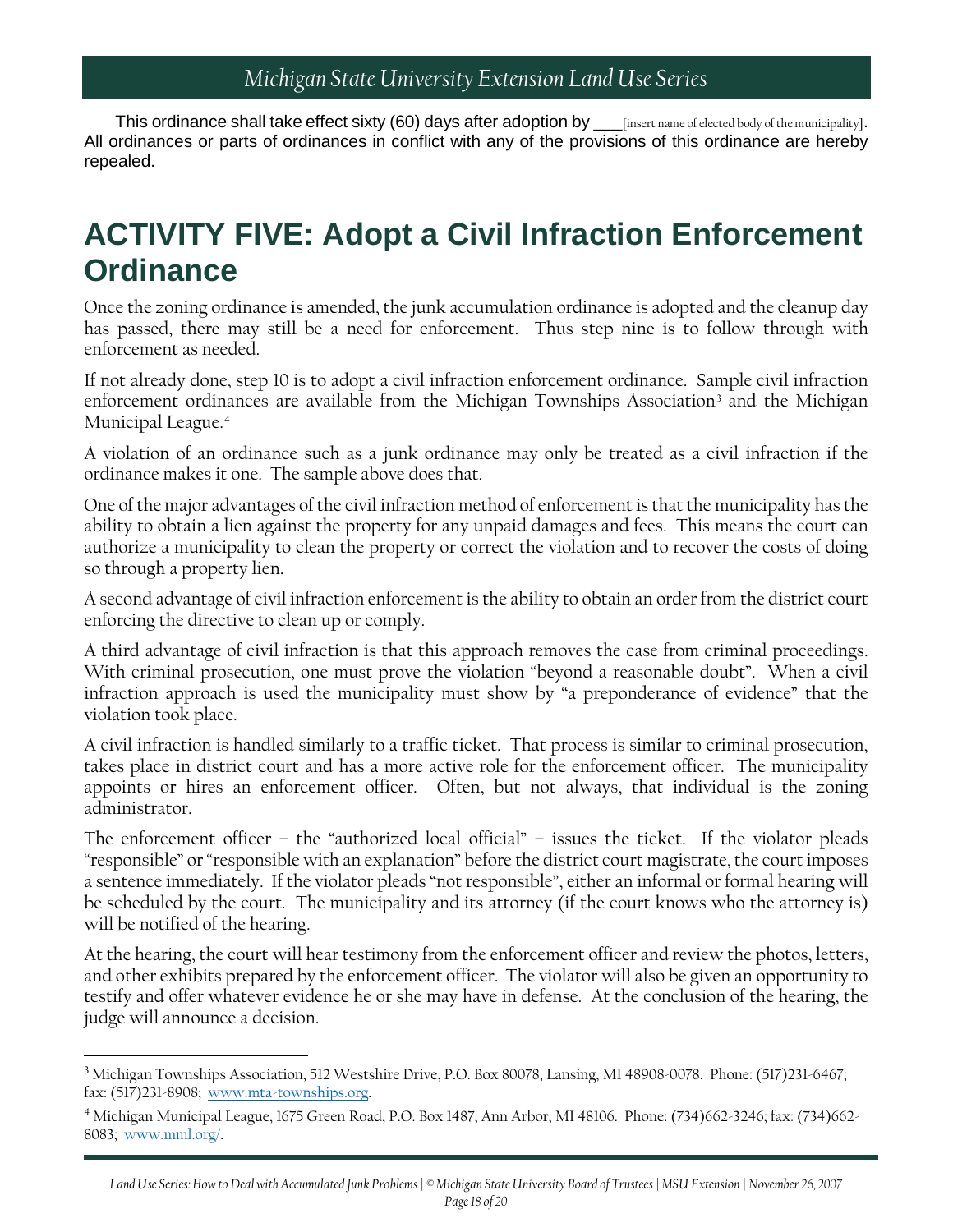The court may craft a final order that speaks specifically to the defendant's actions and orders the correction of any violations that are found to exist. This order is backed by the contempt power of the court, and if the defendant fails to comply, the court may authorize the municipality itself to fix or correct the violation and place a lien against the property to recover the cost.

#### **EXAMPLE Enforcement**

In Norman Township, officials did not just start enforcing after the ordinance was adopted. The township supervisor met with a property owner who had a very large collection of old autos. His property was also identified as a major problem on the basis of complaints received. The purpose of the meeting was to propose that if the property owner brought his land into compliance with zoning requirements for a junkyard (buffering, screening, etc.), then the township supervisor promised to help him get more junk cars and make arrangements for cars he didn't need and others in the community to be purchased for scrap. The landowner agreed.

The supervisor then contracted with a vender to pick up the cars and dispose of autos throughout the township. This was done without cost to those with junk cars. The vender needed a minimum number of automobiles before he would come into a community for this purpose. The vendor also needed a temporary location to set up his operation. Many of those collected cars went to the property owner who brought his junkyard into compliance with the township zoning. The property owner whose junkyard was now in compliance became the location for disposal of junk motor vehicles after the vendor was done and had left the area.

Using this method, early public involvement, and the cleanup day before enforcement started, 95 percent of the problem was solved. The remaining 5 percent received violation notices, about 3 percent were written tickets, and an even smaller number actually went to court.

To manage an enforcement effort, a municipality might consider creating a list of junk accumulation problems, then prioritize the list with worst problems listed first and start enforcement work on only the first two. Start work on the third one on the list only after one of the first has been resolved, and so on.

In this manner, the municipality is not overwhelmed with too many cases going on at a time.